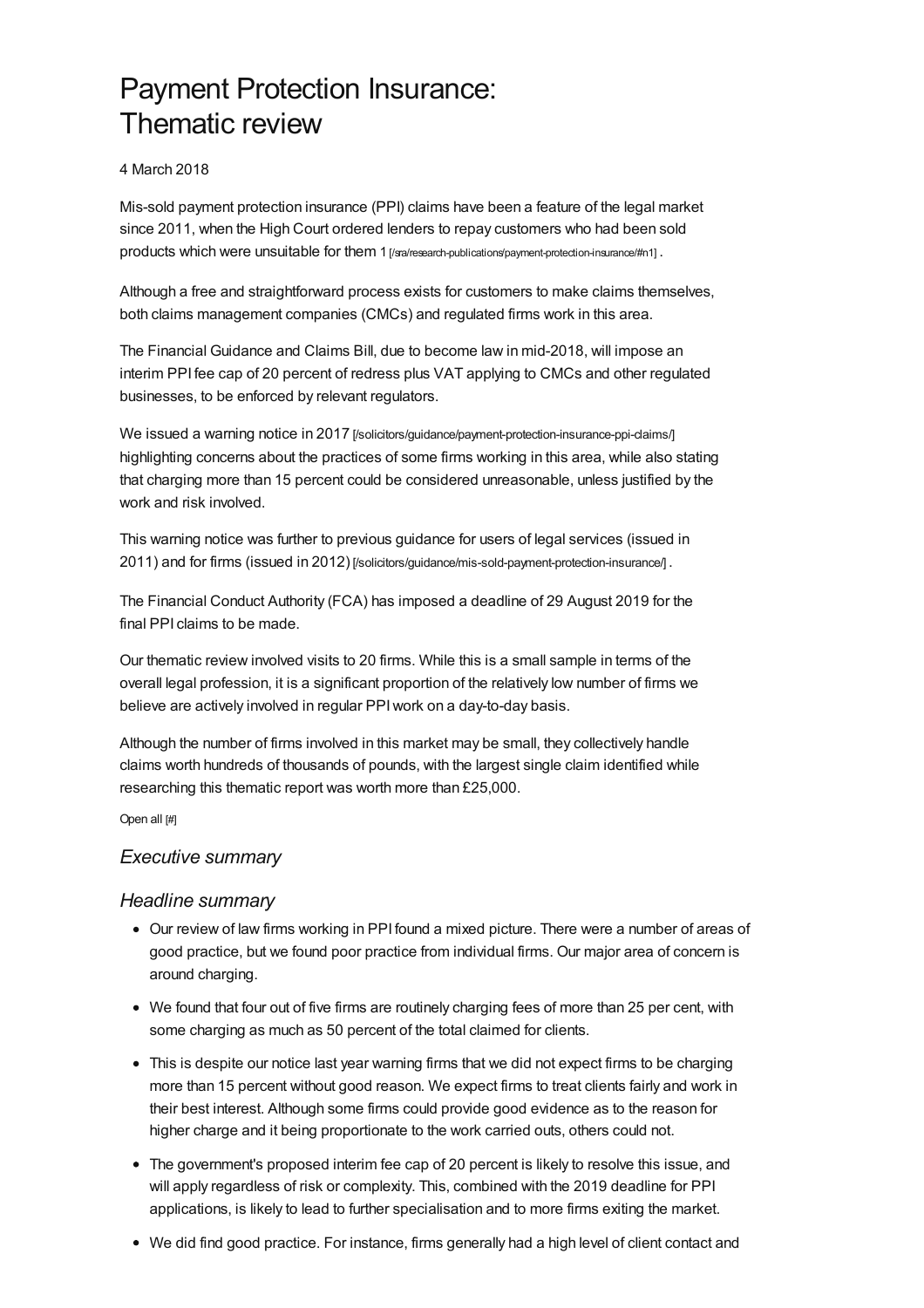<span id="page-1-0"></span>most informed clients at the outset that they could make a claim themselves. Firms also generally had processes in place to check that CMCs were sourcing clients appropriately.

- Although we did not find any current evidence of cold-calling, we did find a historical example. This is banned under our rules. It is a serious issue, and we will take action where we find evidence of it.
- We will take action against firms where we have found serious poor practice. Eight firms have been referred in to our disciplinary process.. Yet given the impending deadline, the limited number of firms in this sector, a proposed government cap and likely further shrinking of this market, we are not planning additional proactive regulatory action or a further review of this area.

### *Key findings of the thematic review*

### *New clients*

- The majority of firms took care to tell clients that they could make a claim for themselves.
- Firms told us that they largely relied on referral/introducer arrangements with CMCs (60 percent) and online advertising (50 percent).
- One firm admitted that it had historically cold-called clients, but no evidence of cold-calling was found apart from this. This is a serious issue, and we will always take appropriate action when we find evidence of this.
- The vast majority of files we reviewed had evidence of direct instructions from the client. The remaining few included initial instructions from a CMC, but these were followed up with the client.

#### *Collecting information*

- Firms collected a variety of information before making a claim. The most common information gathered at the outset was the client's account details.
- A number of firms asked clients to fill out a Financial Ombudsman Service (FOS) PPI questionnaire, or asked for the information to fill it out for them.
- Firms reported that larger numbers of clients were now coming forward who did not know whether they had purchased PPI, let alone whether it was mis-sold.

### *Case progression*

- Firms reported low success rates, but this seems to be due to the number of cases where the client did not know whether they had PPI.
- Most files we saw (41 out of 60) contained letters of claim that had been tailored to the client's circumstances in some way, but 18 seemed to be in a wholly standard form. The lender in the remaining file paid redress without a letter of claim being sent.
- Four out of 60 files we reviewed had letters of claim that included contradictory heads of claim. While this is a small proportion, it is still too high.
- Most claims in the files we reviewed took six months or less to resolve.
- Once clients with no PPI and duplicate claims were excluded, the success rate improved.

#### *Fees and value*

- Fees were the major issue we encountered. Only three firms were unaware of our 2017 warning notice when we visited, one of which was a visit on the day of publication.
- Only two firms charged 15 percent or less, as set out in our 2017 warning notice.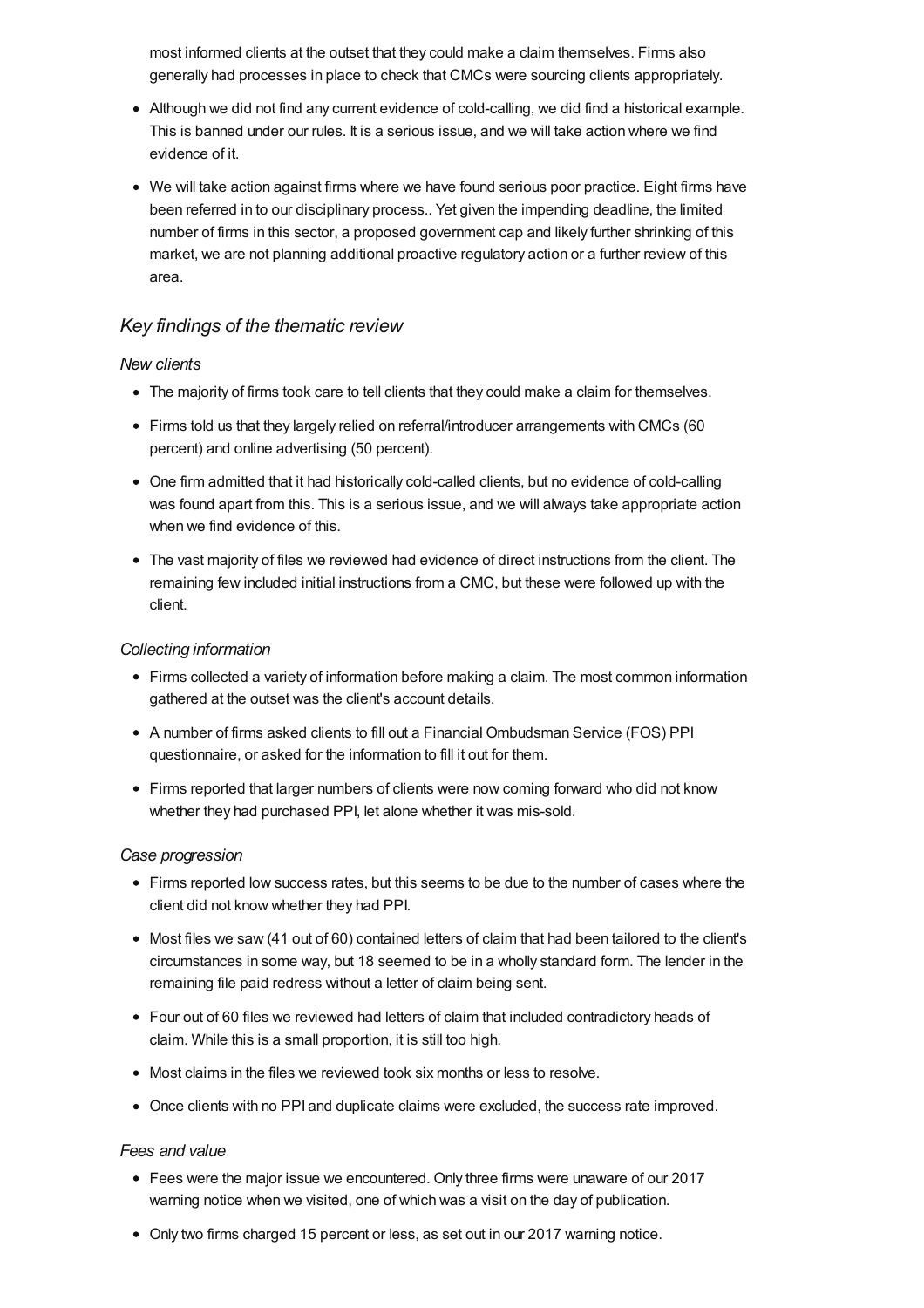- Fees ranged from 10 percent plus VAT to 50 percent plus VAT. Often the fees we saw on files could be higher or lower than firms' standard rates.
- We expect all firms to immediately consider their fee arrangements in light of our warning notice and the impending fee cap. If firms are unable to demonstrate that they are acting in the best interest of their clients, then we will consider the need to take regulatory action.
- All firms used damages-based agreements.
- Lenders tend to pay redress direct to the client, unless the claim was litigated. This could create problems if the client was unaware that the fees had not been deducted, or were unwilling to pay.
- Firms said they avoided taking on clients who were in arrears with lenders, as their redress would be offset against the remaining debt. It would not be in the client or firm's best interest for this to happen, as the client would not receive cash redress but would still owe the firm its fee.

### *Litigation*

- Litigation was undertaken in a minority of cases, though it is increasing over time.
- The majority of such cases settle before reaching a hearing.
- Clients were made aware of the risks of litigation, and firms made sure they had specific client authority to issue proceedings.

### *Alternative business structures (ABSs)*

- Concerns about CMCs converting into ABSs to avoid FCA regulation seem to be unfounded. We found that only a very small number of firms have taken this step and only two such firms were in our sample.
- Only one ABS shared information with a related company, and did so after gaining client consent. They had numerous safeguards to prevent unauthorised access to client data.

### *Insolvency work*

- In most insolvency cases, the client was not the PPI policy holder but an insolvency practitioner seeking to maximise returns on their assets for the benefit of all creditors. This fundamentally changed the nature of the case.
- Firms that specialised in insolvency often made speculative claims. This was because they acted for insolvency practitioners rather than PPI policy holders, and may have had difficulty in getting information.
- Firms specialising in insolvency work kept the policy holder informed of what was happening. Making contact in this way helped them if the lender needed any further information or evidence.
- Offset of redress is more common in insolvency cases, but firms were more experienced in challenging it.

### *Training and supervision*

- Most fee earners had received training on PPI matters within the last six months.
- Four fee earners, for various reasons, had never received any PPI training.
- All fee earners had clear lines of supervision.
- Most firms supervised through file reviews, though these varied in regularity. An equal number of firms used direct supervision.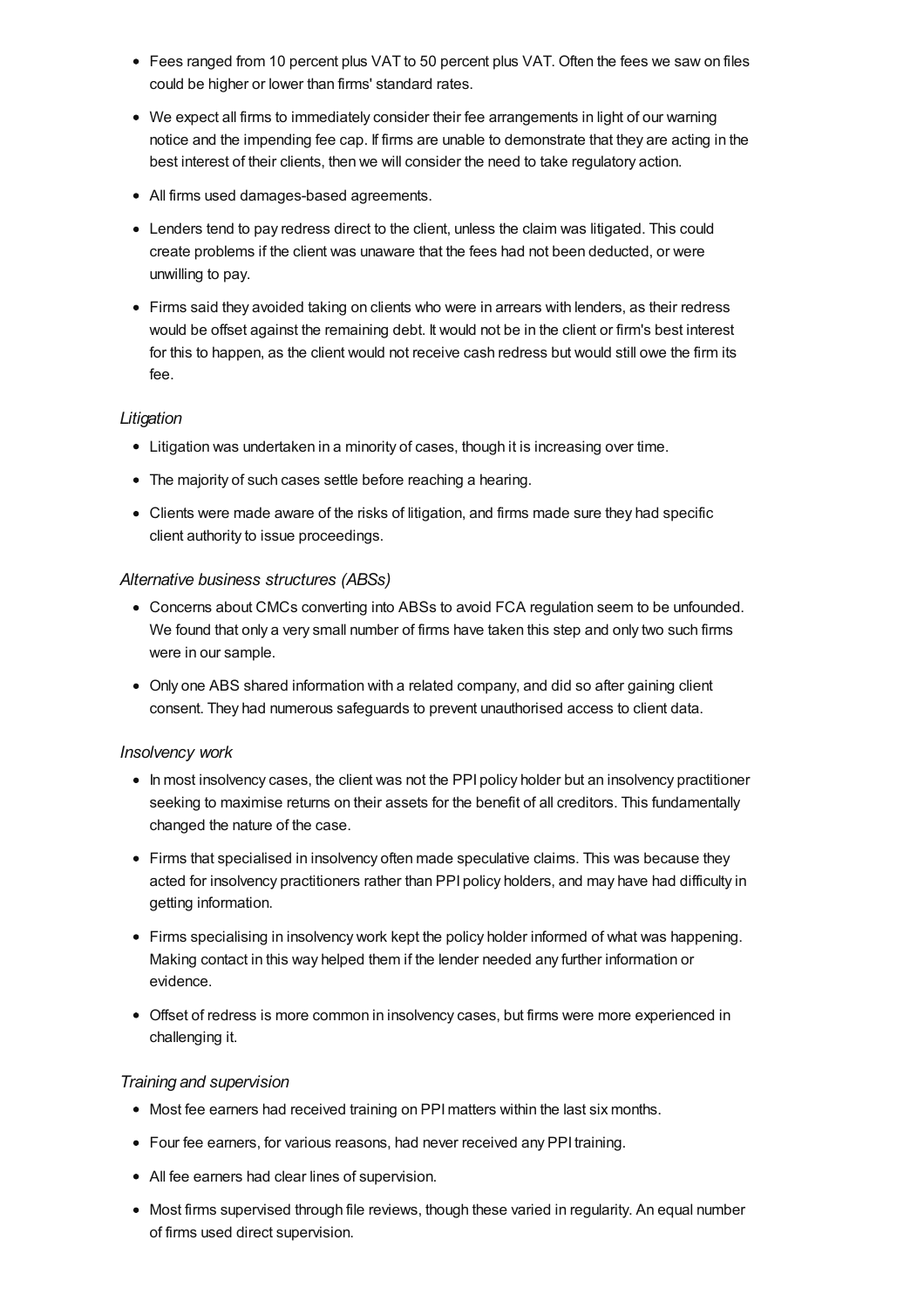# *[Findings](#page-14-0)*

# *Engagement*

During this thematic review, we have engaged with both firms and lenders. These lenders were high street banks and credit card providers.

### *Firm engagement*

Our firm engagement took place in August to October 2017 and involved contacting a sample of 20 firms that have conducted PPIwork. We then gathered information in three stages:

- a mainly quantitative online questionnaire completed by firms
- an interview with the manager or managers primarily responsible for handling PPI work
- an interview with a PPI fee earner, including a review of three of their files.

The firms were a mixture of sizes and corporate structures. Two had entered the sector within the last 12 months, while others were in the process of leaving it. Some specialised in PPI work, whereas others were traditional firms who offered it among a range of other services. Eight firms were ABSs.

### *Engagement with lenders*

We also engaged with a variety of lenders, who told us about their experiences with solicitors making PPI claims. This was through both individual engagement and attending regular forums on PPImatters. Lenders told us that solicitors represented a small percentage of the PPI claims they received, but that they naturally represented nearly all claims that were litigated. Lenders shared some of their concerns about regulated firms, including:

- firms requesting large volumes of information via data subject access requests (DSARs)
- firms being, in their view, too ready to litigate
- firms submitting large numbers of pro forma complaints that did not present any specific reason why the client thought the PPI had been mis-sold.

Some of the above may, depending on the circumstances, be appropriate courses of action for a firm to take. Firms should, though, remember that a PPI client is entitled to the same level of client care and personal service as a client in any other field of law. Although PPI can be a very process-driven area, firms should not lose sight of the fact that at the centre of each valid claim is a client who has been unfairly disadvantaged.

Given that both lenders and firms have a shared objective in getting a fair outcome for the PPI customer, we asked lenders for their thoughts on what firms could do to make the PPI process quicker and more efficient. Some lenders jointly gave us their views in the form of a guidance note, which is attached at Annex C. It highlights several practices of concern, including:

- litigation being pursued prematurely
- claims being received in identical terms and not tailored to individual clients
- firms failing to undertake basic checks as to whether a client had PPI before submitting a claim or had already received redress from the lender
- firms submitting defective or unclear DSARs.

We attach this note with the consent of the lenders involved, so that firms can consider its contents in light of their own practices. Whether the views expressed in this note reflect our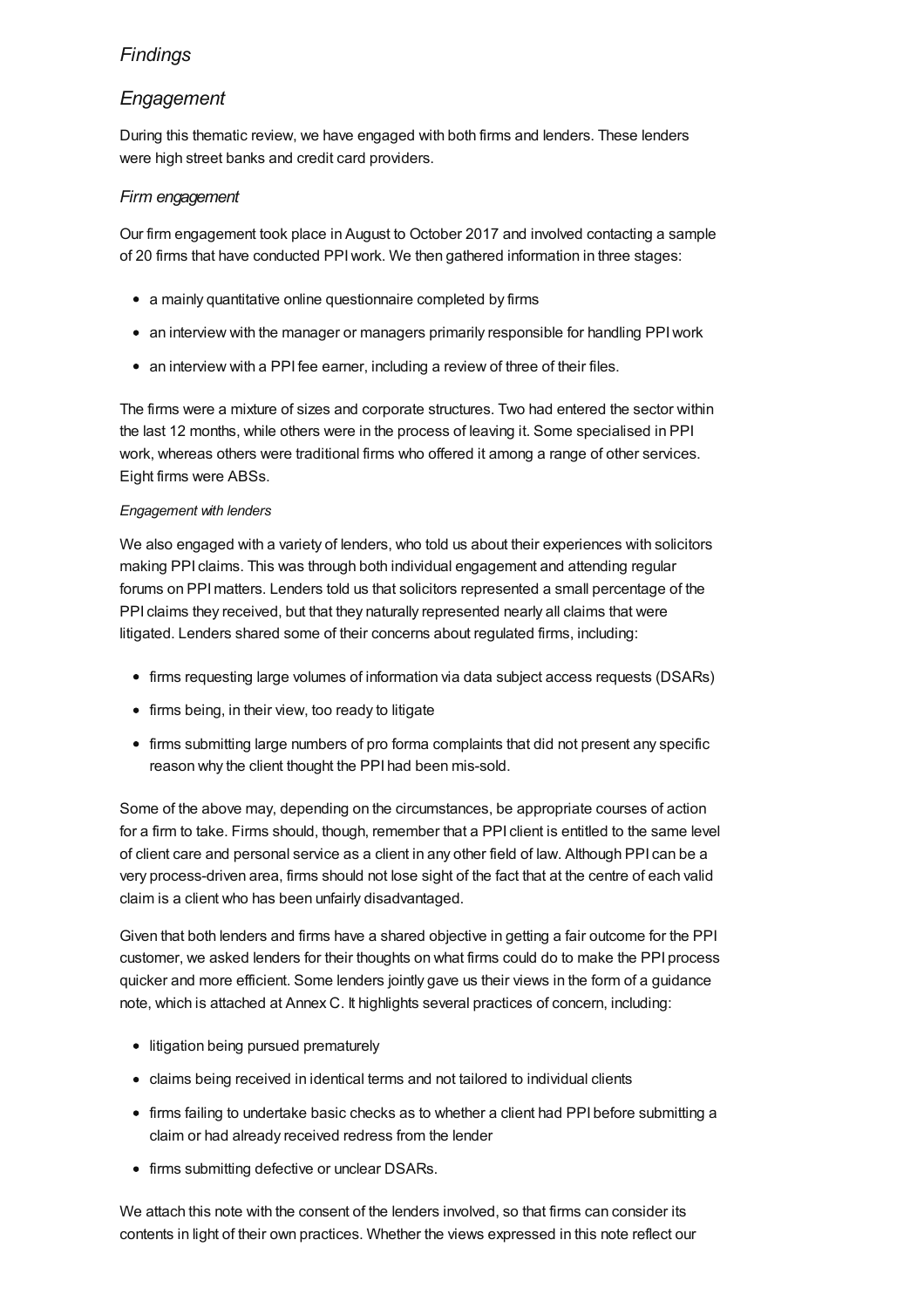own will depend on the circumstances of any individual case.

### *New clients*

*Key findings of the thematic review*

- The majority of firms took care to tell clients that they could make a claim for themselves.
- Firms told us that they largely relied on referral/introducer arrangements with CMCs (60 percent) and online advertising (50 percent).
- One firm admitted that it had historically cold-called clients, but no evidence of cold-calling was found apart from this. This is a serious issue, and we will always take appropriate action when we find evidence of this.
- The vast majority of files we reviewed had evidence of direct instructions from the client. The remaining few included initial instructions from a CMC, but these were followed up with the client.

Taking on new clients is an important exercise for clients and firms. It helps clients understand the process and the work that is being carried out on their behalf. At the outset, clients should also receive information about how much the work will cost. An informed client is able to make decisions about what steps they should take and whether they need legal assistance.

A thorough process for taking on new clients also helps a firm provide better advice to clients. These activities are particularly important because we ask firms to act in the best interests of each client 2 [\[#n2\]](#page-33-0) and to provide a proper standard of service to their clients  $3$  [\[#n3\]](#page-33-1).

Our 2012 guidance note and 2017 warning notice mentioned a number of our concerns in this area:

- Firms must show that clients have made an informed decision, having considered the options available. This may include firms discussing the possibility of clients. themselves making the claim, and whether the firm's involvement justifies the costs.
- PPI claims must be made with the knowledge of the policy holder.
- Firms must understand why their clients have instructed them. We have received reports that firms, like CMCs, are using direct marketing techniques to recruit clients, in breach of outcome 8.3 of the SRA Code of Conduct 2011. Out of the complaints we have received about PPIwork in the last three years, one-third involved some form of direct marketing by phone or post. Clients should be aware of how their information could be used, particularly where information has come to the firm indirectly. Cold-calling is serious misconduct, and we take action when we find evidence of it.
- Firms must be satisfied that clients need help. We have received reports from lenders about firms sending speculative claims to them.

The PPI claims process is intended to be simple and individuals are encouraged to make claims themselves by lenders and the government. It is a free process and people can get impartial advice about how to make a claim from various consumer organisations.

We expect firms to be open and transparent about this to prospective clients. Ultimately, firms must consider whether it is in the client's best interests to charge them for non-legal work that the client can do themselves for free.

### *Communication on how to make a claim*

During our visits, we explored how transparent firms were on this issue. Seventeen firms told us that they make clients aware that they can make a claim themselves. Firms said they told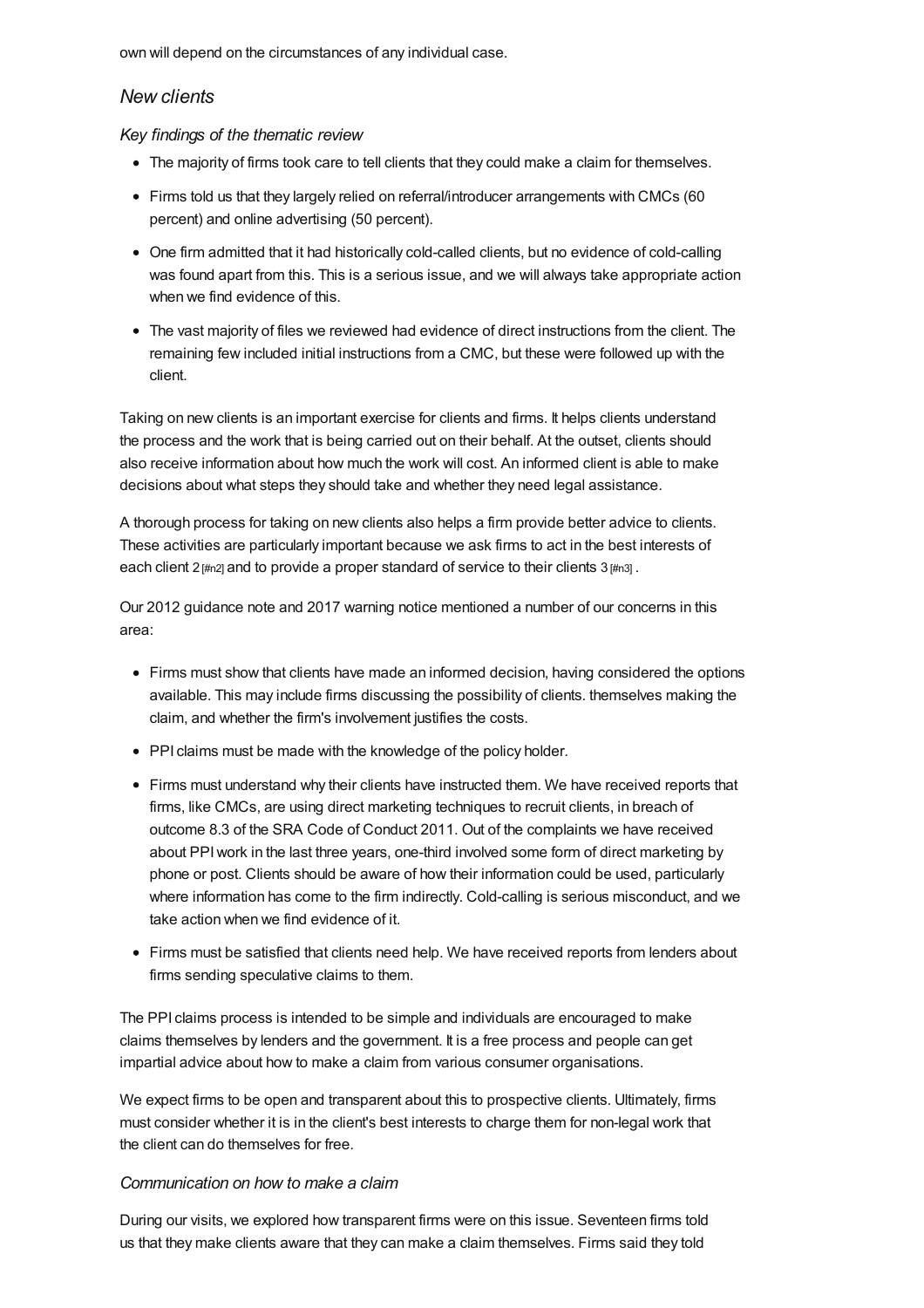clients in a variety of ways:

- 16 firms informed clients in writing, generally as part of their client care documentation
- five firms informed clients both in writing and verbally
- one firm informed clients only verbally.

Three firms said they did not provide information to clients about making a PPI claim themselves because:

- clients approached the firm after their own research and chose whether to instruct the firm
- the firm only dealt with:
	- Plevin cases, which the firm felt were claims generally unsuitable for clients to make themselves
	- cases where the clients have already made an unsuccessful attempt to recover redress themselves
- the claims were referred by an introducer, which the firm understood to have already advised the client that they themselves could make a claim.

Even in these circumstances, we consider that clients should be told by the firm about the possibility of making a claim themselves.

Of the 60 files we reviewed:

- 41 files showed that the client was informed that they could make a claim themselves
- 11 had no evidence
- it was unclear on the remaining eight files whether this information was given (for example, it was said to have been done verbally, although this was not recorded).

Although firms need to consider the facts and circumstances of each PPI claim, we expect that, in most cases, firms will tell a client that they can make a PPI claim themselves. If this is done verbally, it should be confirmed in writing to the client.

### *Attracting clients*

We expect firms to interact with clients in an open and transparent way. Firms should act with integrity  $4 \frac{4}{1404}$  and behave in a way that maintains the trust that the public place in the legal profession 5 [\[#n5\]](#page-33-3) . These requirements are particularly relevant when firms are trying to generate work.

Our 2012 guidance note reminded firms of their obligation to make sure that their publicity was accurate. When advertising, we expect firms to be clear and transparent.

In particular, firms should not suggest that they can get a better outcome for clients unless they have evidence to back this up. Firms are also prohibited from making unsolicited approaches to members of the public  $6$  [\[#n6\]](#page-33-4) or allowing others to do so on their behalf  $7$  [\[#n7\]](#page-34-0).

At the time of our visit, we found that firms met the minimum standards that we expect. However, one of the firms had historically cold-called prospective clients. This is a serious issue, and one we will always act on when we find it.

Another firm had a paragraph on their website which informed clients that they could make a claim for themselves, but suggested it was an overly long and complex process. We drew their attention to our 2012 guidance note and also an Advertising Standards Authority ruling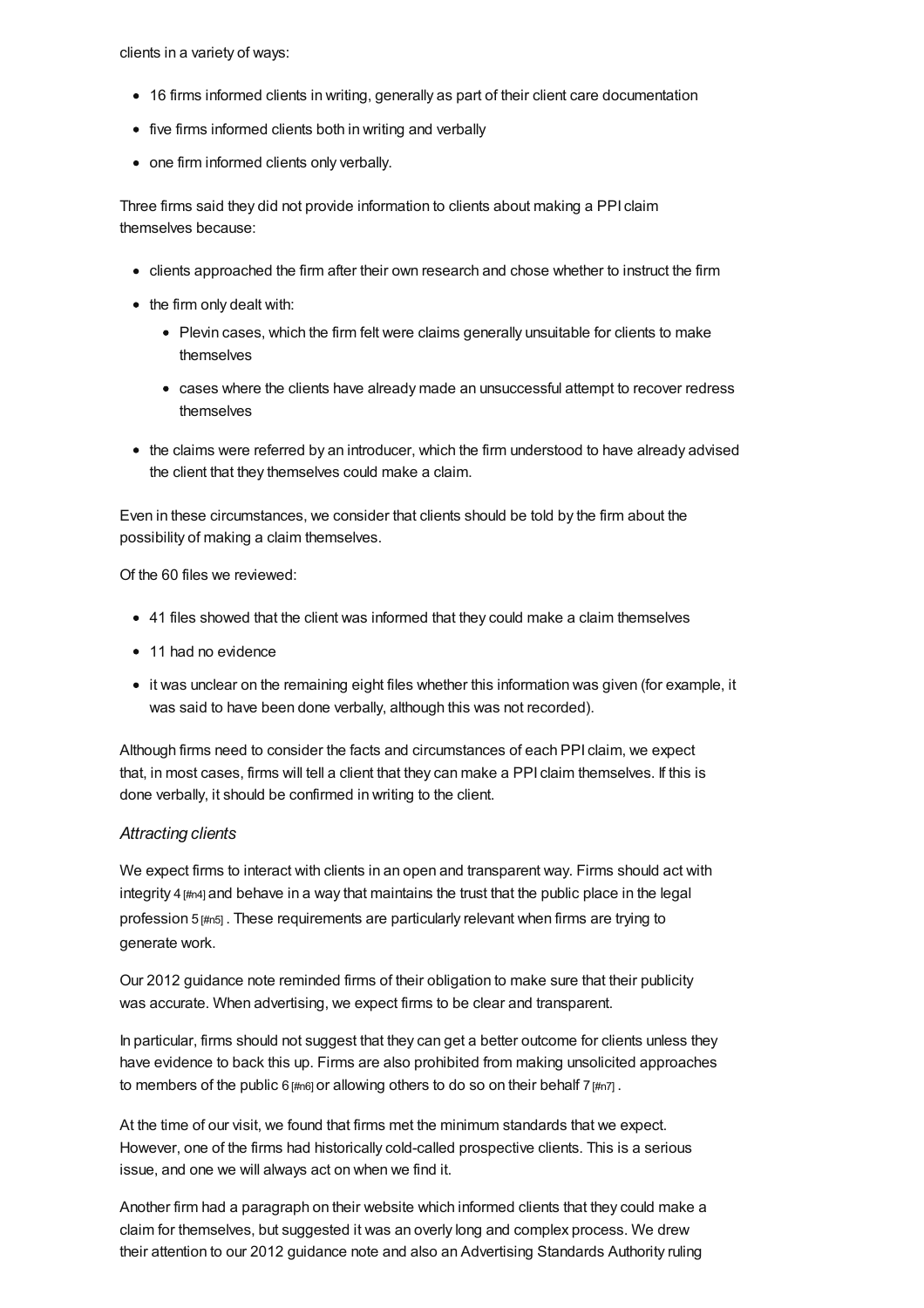relating to a CMC on the same subject  $8 \mu m$ g. They agreed to change the paragraph and provided evidence when they had done so.

Firms told us that they largely relied on referral/introducer arrangements with CMCs (60 percent) and online advertising (50 percent). This information was reflected by the files we saw, with much of the work originating from introducers/referrers (78 percent) and online advertising (18 percent).

The types of online advertising varied. While some firms had set up specific websites to channel enquiries, others placed adverts on third party websites. Firms had used online advertising with varying degrees of success. One firm considered that its PPI venture had been a success due to its online presence. In contrast, another business's dedicated PPI website yielded very poor results and few clients. They had abandoned the website as a poor investment.

### *CMCs and responsible sourcing of clients*

There are many CMCs operating within the PPImarket. CMCs are commercial businesses that process claims for compensation in return for a fee. Any business in England and Wales that carries out this work must be authorised by the MoJ's Claims Management Regulation Unit. While CMCs generally carry out PPIwork themselves, some will refer cases to regulated firms. A few firms told us that CMCs sent them cases that had already been rejected by the lender.

If a firm uses a CMC, the firm must be satisfied about how the clients have been sourced. Twelve firms within our sample used CMCs and all but one of the firms carried out checks to make sure they were acting responsibly. Most firms used more than one method:

Firms often used a number of these options in tandem and this is important. While contractual clauses may help define the nature of the relationship between a firm and a CMC, the firm should take steps to check compliance with the agreement. We consider that the most effective checks are invasive and random.

Where a third party, such as a CMC, is involved in a claim, firms must confirm who their client is and what work they need. Some firms said that they did not believe client due diligence was necessary, as PPIwork falls outside the scope of anti-money laundering regulation. Firms should not see this as a narrowly defined money laundering issue. Our 2017 warning notice states that firms must not take unfair advantage of third parties 9 [\[#n9\]](#page-34-2). This includes making demands on behalf of a client that are not legally recoverable 10 [\[#n10\]](#page-34-3) . To make a claim, firms should check they have the correct details of the client's identity.

We found that all the firms took steps to check that they were acting on behalf of their client. Most firms told us that they spoke directly with their client (18) but some relied on letters of authority and written correspondence (2). This was reflected in the 60 files we reviewed:

- 52 files contained clear evidence of instructions from the client
- eight files contained initial instructions from a third party, such as a CMC. In each case, the firms subsequently confirmed the instructions with the client.

We also asked firms whether they met PPI clients in person, and 11 firms said that they had:

- eight firms saw 1 percent of their clients
- two firms saw 10 percent of their clients
- one firm saw 90 percent of their clients.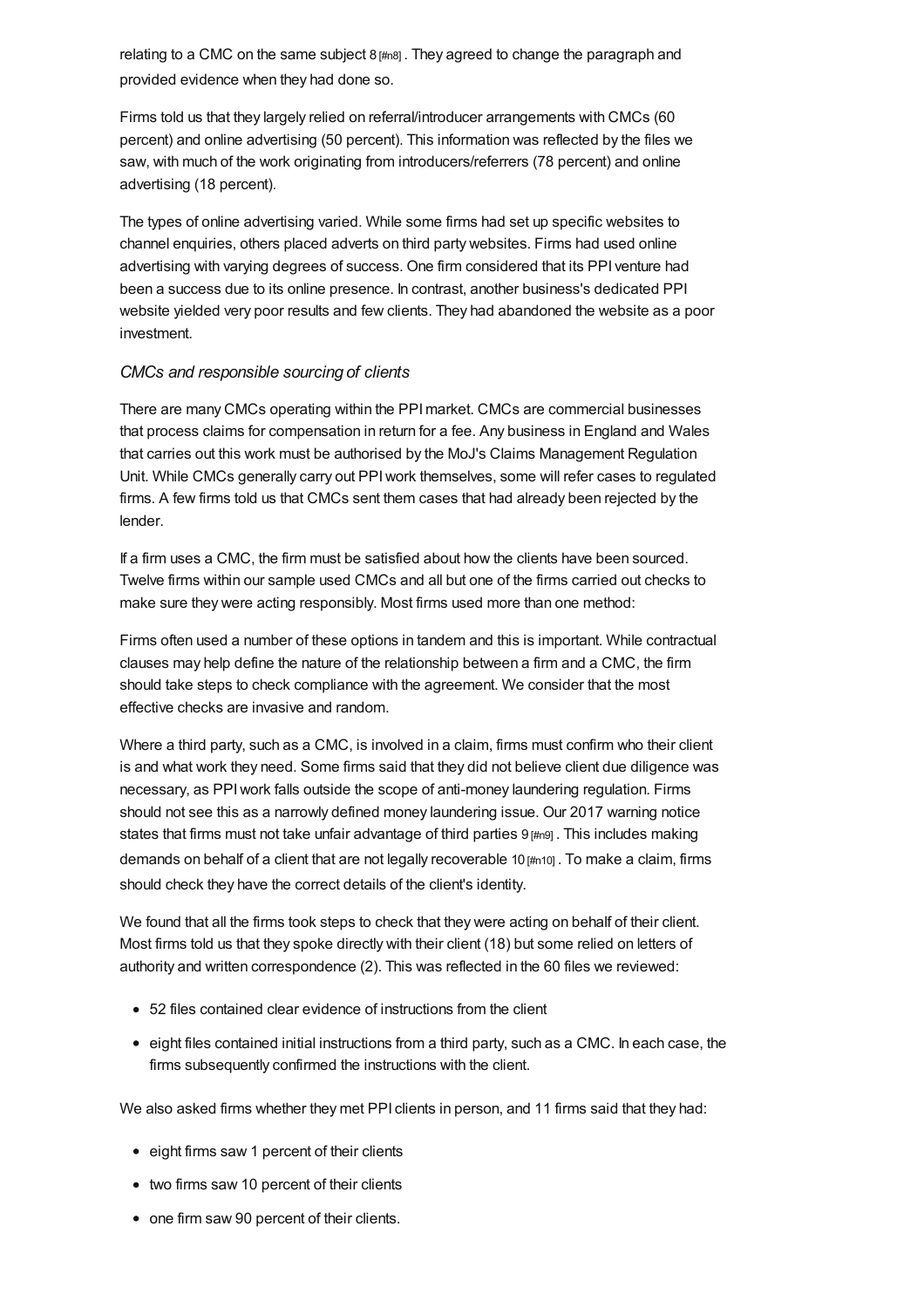Although these percentages are small, we were still surprised because all the firms operated on a national basis, with clients from all over the country. Larger percentages were recorded by firms who litigate matters for clients.

### *Good practices*

- Telling clients about the possibility of making the claim for themselves, that it is straightforward to do so, and that various sources of free help are available.
- Providing comprehensive information about the process and anticipated costs to the client in a language that they understand.
- Clearly informing clients that they can make a claim themselves.
- Reviewing CMC publicity and processes to confirm compliance with the Principles and Outcomes of the SRA Handbook 2011.
- Conducting invasive and random audits of CMCs.
- Gathering client ID and confirming each client's instructions.

#### *Poor practices*

- Publicity containing misleading information, eg about success rates or complexity of the claims process.
- Cold-calling prospective clients.
- Failing to gather evidence of the client's identity and therefore verify them.
- Being unable to show how a client arrived at the firm.

### *Collecting information*

### *Key findings of the thematic review*

- Firms collected a variety of information before making a claim. The most common information gathered at the outset was the client's account details.
- A number of firms asked clients to fill out a Financial Ombudsman Service (FOS) PPI questionnaire, or asked for the information to fill it out for them.
- Firms reported that larger numbers of clients were now coming forward who did not know whether they had purchased PPI, let alone whether it was mis-sold.

Firms must gather relevant information from their clients about whether they purchased PPI and whether it was mis-sold. We have heard reports of firms making speculative claims to lenders.

The 2017 warning notice states that when taking instructions from a client, firms must:

- make sure they have the correct details of the client's identity and claim
- not submit claims unless there is evidence of a sound basis for the claim and valid instructions
- not demand anything from a third party, such as compensation for mis-selling, where there is no legal right to recovery.

Failure to do this may be a breach of the following SRA Principles:

- Principle 1, upholding the law and the proper administration of justice
- Principle 2, acting with integrity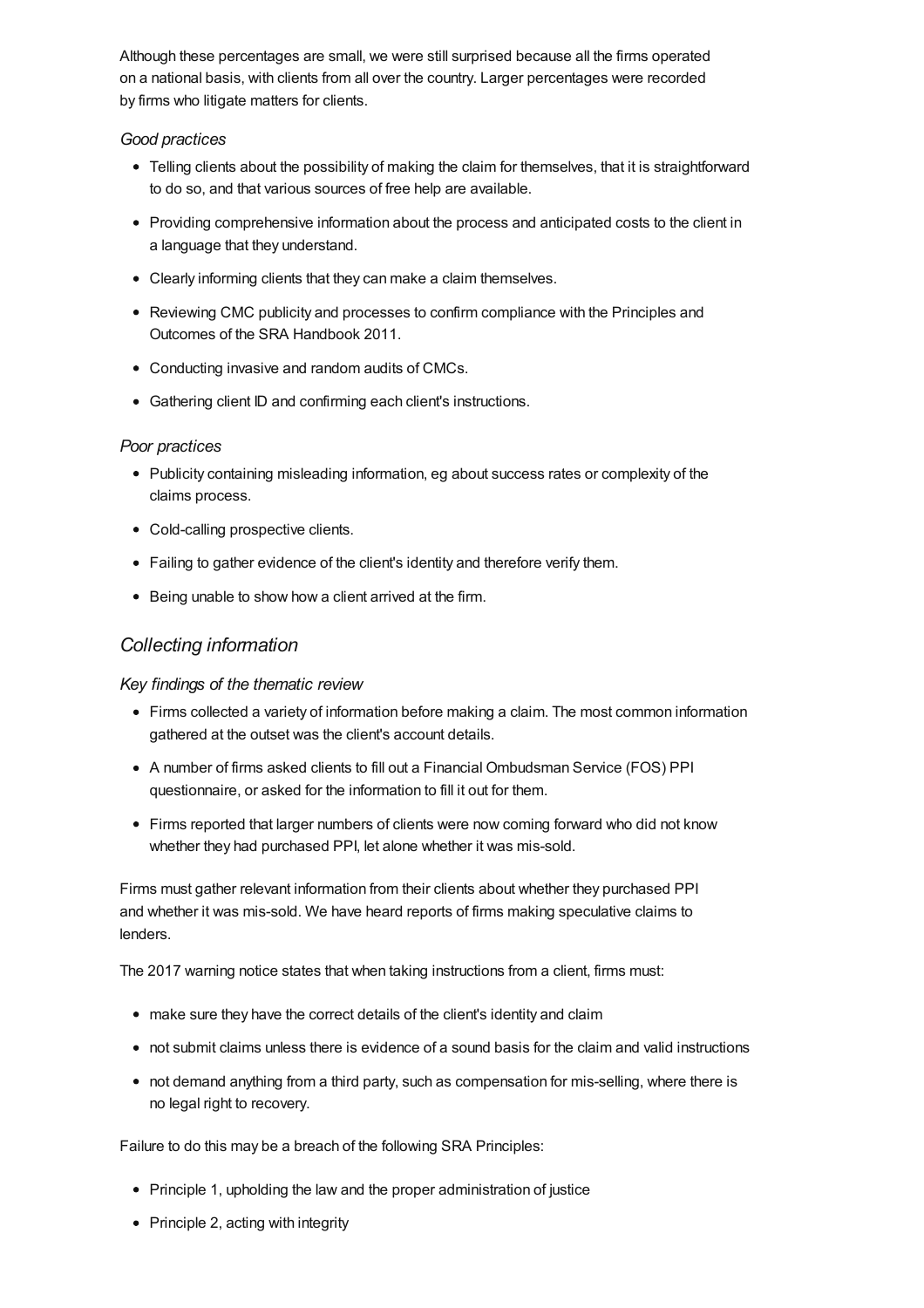• Principle 3, maintaining public trust in the profession.

Failure to properly assess claimants and claims may also leave both firms and clients open to allegations of fraud. We asked firms about the information they gather from clients and reviewed their files to understand how firms assess whether their clients have grounds for a claim.

### *Types of information*

The firms gathered a range of information:

All firms told us they would gather basic information, such as account numbers and client details. Two firms reported that this was the only information they requested. Others would ask for information about their circumstances and reasons about why they believed PPIwas missold. In some cases, this might be through a conversation with the client. Others used standard questionnaires, which often replicate FOS's questionnaire, which are sent out to clients to complete and return. In addition to account information, these questionnaires are designed to gather information about the circumstances in which PPIwas sold and the clients' circumstances at that time. FOS's questionnaire is freely available to the public via its website [\[http://www.financial-ombudsman.org.uk/ppi/im-looking-for-your-ppi-forms.html\]](http://www.financial-ombudsman.org.uk/ppi/im-looking-for-your-ppi-forms.html) and is designed to help consumers to make complaints about PPI themselves.

Some firms called all clients to ask further questions or complete a questionnaire, which was very similar to the FOS's questionnaire. One firm had a set script of information to collect, for example loan agreements and bank account numbers. The firm also went through a PPI questionnaire with the client to see if PPIwas mis-sold. Once the questionnaire was completed, the firm sent it to the client to check and sign and return with the evidence. Other firms would rely on the information provided by clients or on the client completing the questionnaire and sending it back.

Having a direct conversation with the client about their PPI claim is the standard of service we expect from firms. This helps make sure that the firm are aware of and understand each client's individual circumstances that led to PPI being taken out. This will better inform the firm about the client's claim as it progresses and, in particular, the letter of claim to the lender. It will also help if the claim is referred to FOS or if proceedings are issued.

Once the initial information was provided, firms would generally send a client care pack to the client. Although the contents of the pack varied between firms, it usually included a client care letter, terms of business and letter of authority. Some firms also included an explanation of the PPI claims process through a leaflet or factsheet, a helpful practice which can assist in managing client expectations. The pack would also usually include a DBA, also known as a contingency fee agreement, for the client to sign.

Firms then assessed the information provided by the client/lender to see if there was a valid claim. If there was insufficient information or no prospects of success, the claim ended. It may be helpful for firms to gather information in a structured way that is familiar to lenders. However, if there is no further analysis of the information and the form is simply forwarded on to the lender, it is unclear what value the firm is adding.

### *Type of information held on file*

In the 60 files that we reviewed, we found the following information had been collected from clients at the outset of the claim:

| Type of information held on file | Number of files with this information |
|----------------------------------|---------------------------------------|
| Account numbers                  | 46                                    |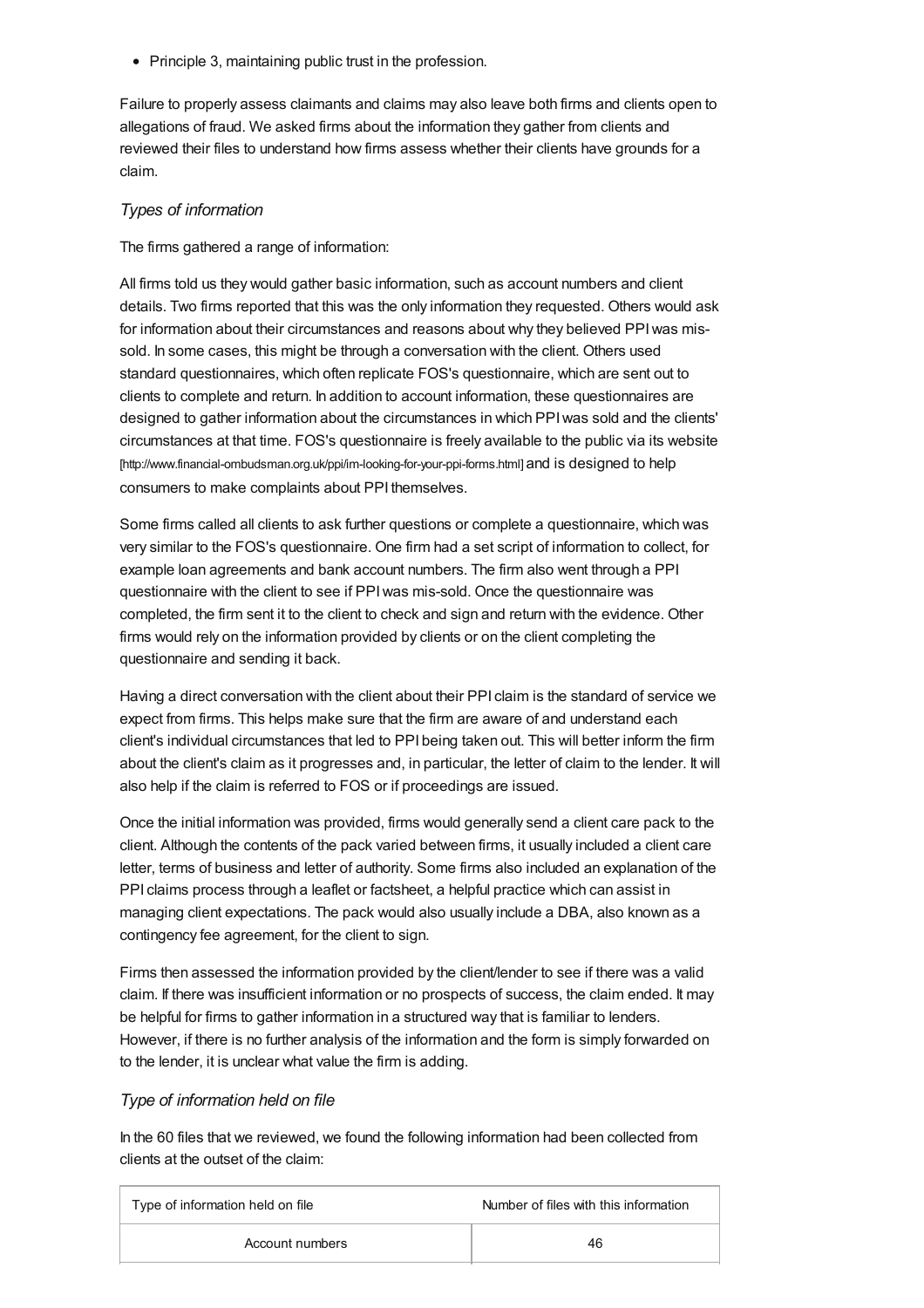| Reason why PPI was thought to have been mis-sold | 28 |
|--------------------------------------------------|----|
| PPI policy numbers                               | 9  |
| Amount client had paid in PPI                    |    |

We heard that, often, clients do not have detailed information about their PPI policy or indeed know whether they ever had one. They may not remember the circumstances in which it was sold. This may be due to the passage of time and not having retained the relevant information. Firms reported that there had been a recent rise in the numbers of clients who did not know if they had PPI.

Some firms use DSARs to gather information from the lenders about their clients. Everyone is entitled to make such a request. It may help to gather information that was otherwise not available and therefore make sure that only claims with justifiable grounds are submitted. Some firms told us that DSARs are useful where the lender who sold the PPI has been taken over by another lender. In these situations, the current lender does not always have access to the previous lender's legacy systems. Lenders confirmed that this was the case, and where this happened they would generally respond that they could not locate a history of the PPI policy.

Firms should, however, consider whether a DSAR is the best method for gathering information. It should also be made in a form that clearly identifies it as a DSAR and include the statutory £10 payment. Lenders told us that they often encounter DSARs that are not treated as such due to procedural defects, such as failing to include the statutory fee.

Where firms are litigating cases, they told us they gather as much information from their clients as possible. For example, in addition to completed questionnaires and DSARs, one firm gathered witness statements from both their client and the lender.

### *Good practices*

- Gathering information from the client at the outset to ascertain whether there are grounds for a claim before contacting the lender.
- Using the information provided by the client to draft claims tailored to the specific case.
- Only taking on cases where there is sufficient information to make a valid claim.

### *Poor practices*

- Not gathering information from clients to assess whether there are grounds for a claim.
- Relying solely on basic information from clients as the basis for a claim.
- Failing to use information provided by clients to tailor claims appropriately.

### *Case progression*

#### *Key findings of the thematic review*

- Firms reported low success rates, but this seems to be due to the number of cases where the client did not know whether they had PPI.
- Most files we saw (41 out of 60) contained letters of claim that had been tailored to the client's circumstances in some way, but 18 seemed to be in a wholly standard form. The lender in the remaining file paid redress without a letter of claim being sent.
- Four out of 60 files we reviewed had letters of claim that included contradictory heads of claim. While this is a small proportion, it is still too high.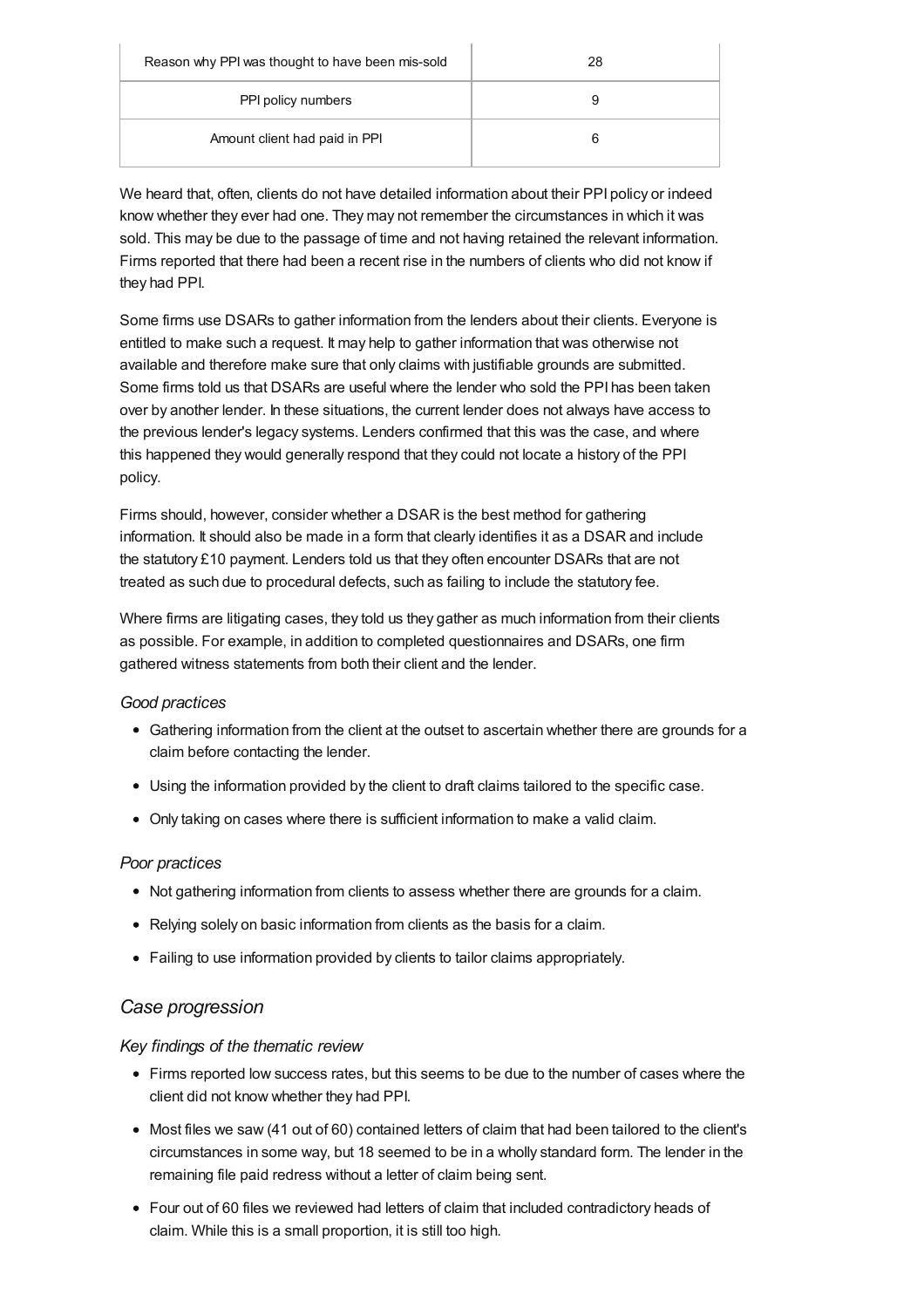- Most claims in the files we reviewed took six months or less to resolve.
- Once clients with no PPI and duplicate claims were excluded, the success rate improved.

#### *Progression of PPI cases*

The chart below shows the stages a PPI claim may have.

Our 2012 guidance note states that firms must:

- make sure that the service provided is of a proper standard
- act in the best interests of their clients
- consider whether any correspondence they send is clear, appropriate in the particular circumstances and provides the information the recipient needs to deal with the claim.

#### *Preliminary checks*

The most fundamental check that needs to take place is whether the client had PPI. Firms said that, in recent months, the number of clients who did not know if they had PPI had increased. This was attributed to increased awareness following the announcement of a deadline and an FCA advertising campaign.

Firms initially analyse the claim to see if there was enough information provided to form the basis of a PPI claim. If there was not, firms might:

- make a DSAR to obtain further information and confirm whether PPIwas in place
- use lenders' pre-submission processes to get further information. This involves a basic check as to whether the client had PPI or indeed any financial product with the lender.

Lenders' pre-submission processes are advertised as a free PPI check and are available to members of the public as a free service. Given the increase in clients wanting to check if they were mis-sold PPI policies, or indeed held one at all, the volume of claims rejected due to there being no PPI are high. This is not surprising and this sort of filtering is how presubmission should function. Some firms said that clients would occasionally dispute that there was no PPI, and, in these cases, they would ask the clients for evidence before going back to the lender. Equally, other firms said that taking referrals from CMCs meant that PPI had already been established, removing this issue.

Some of the firms we visited sent information requests directly to lenders and in a format the lenders wanted. One firm we visited had different service level agreements with different lenders and sent information requests on a daily basis, at the lender's request, to avoid dropping large numbers of information requests at one time.

If there was the basis for a PPI claim, firms progressed them in a variety of ways including:

- a head of team reviewing and risk assessing all PPI claims before passing them on to fee earners, who then worked under their supervision
- having an automated system, for example using case management systems to progress cases, generate letters and provide clients with updates
- having separate teams to deal with each part of the PPI claim including evidence gathering, drafting the letter of complaint and dealing with redress (for example checking the suitability of the offer and the acceptance process).

One firm we visited had two teams dealing with PPI claims. The administration team signed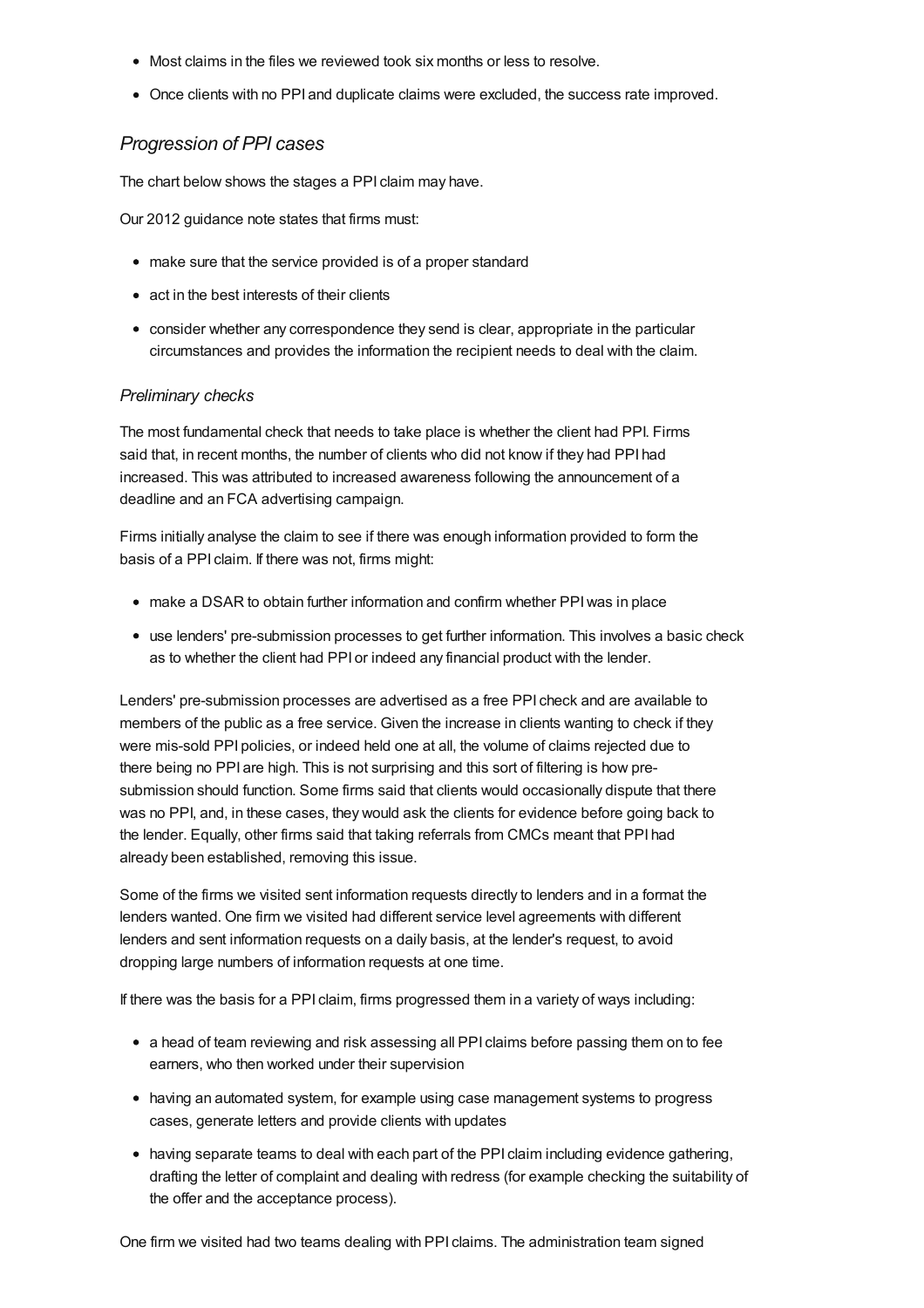up the client and sent out all relevant paperwork, for example the client care letter, the DBA and letter of authority. This team also screened out any clients in individual voluntary arrangements 11  $\mu$ <sub>111</sub> (IVAs), bankrupt clients and poor PPI claims. Claims were then entered onto the firm's system and passed to a second team which produced a letter of claim to the bank and deal with it as it progressed.

### *Letters of claim*

If the firm takes the claim forward based on the information provided, a letter of claim is sent to the lender. There must be a proper legal basis for sending the letter of claim. Lenders have expressed concern about the numbers of PPI claims they are rejecting after receiving a letter of claim where there was no PPI in place. Although there may be issues with information held by lenders, firms must make sure that they have taken all necessary steps to properly establish whether there was a PPI claim. They can do this by:

- making enquiries with the lender
- speaking to their client
- collecting all available information and documentation from the client in advance of a letter of claim being sent.

When sent, letters of claim tended to be in a standard format tailored to the client's circumstances, or followed the standard PPI questionnaire provided by FOS.

Our file reviews specifically looked at whether the claims submitted by firms on behalf of clients were clear and tailored to the client's circumstances.

Of the 60 files we reviewed:

- 41 contained letters of claim, which were clear and tailored to the client's circumstances
- 18 contained letters of claim in a standard format, which was not adapted to the client
- one was a file where the lender paid compensation immediately after an initial enquiry, rather than a letter of claim.

We would draw a distinction between standard wording and standard letters. Standard wording, where the firm uses precedent wording which it has found to be effective and can be adapted to the client's needs and circumstances, are common in other areas of legal work and can be an efficient way of making a claim. Standard letters, where identical wording is used and only client details are changed, do not represent a good standard of service.

We expect firms to always act in the best interests of each client by making sure that all letters of claim address the individual needs and circumstances of each client, rather than rely on standard letters. One firm we visited took the view that, since Plevin, all PPIwhere commission was paid is inherently unfair, and this meant it could use generic documentation. Whether or not this is the case, client cases still need to be assessed individually and on their merits.

On four files, the heads of claim were contradictory. This was because the letters of claim were in a standard form and listed a wide variety of heads of claim, for example asserting in one place that PPIwas not discussed at all and in another that the discussion had been inadequate.

Such letters raised these issues for the firm:

• failing to provide a good standard of service to clients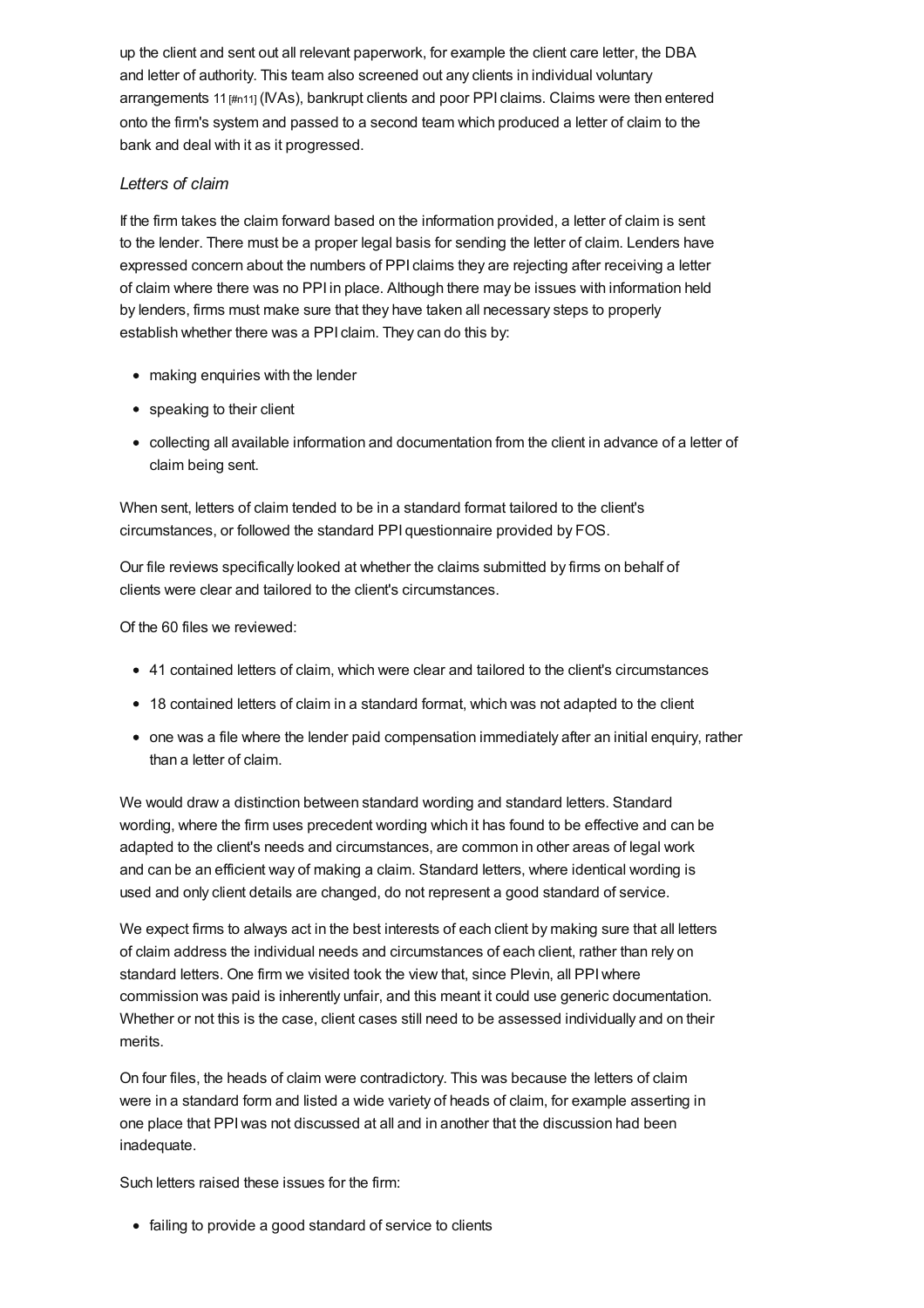- being very unlikely to be able to justify anything more than minimal fees
- potentially making a false representation.

At one firm, the reason given for contradictory letters of claim was because the firm had streamlined its PPI process, giving rise to a data issue, which meant that the appropriate precedent wording for the particular circumstances of each client were not being selected. The firm confirmed that they would immediately address this issue.

If the lender refuses the claim, the matter is assessed again by the firm and further information/clarification may be sought from the client (for example circumstances of employment). If the further information/clarification shows that there is still a valid claim, the matter is either referred back to the lender, to FOS or litigated.

### *Length of a PPI claim*

The length of time to conclude PPI claims varied for a number of reasons, including that the claim:

- went through the FOS process, and timeframes vary
- had been stayed until further guidance/advice was received on Plevin cases
- was litigated.

Our files review showed a similar pattern and confirmed there was no typical average length for a PPI claim. The range of time for a case varied from within a month to many multiples of that. Of the 60 files we reviewed, 56 had concluded. As the chart below shows, more than half had concluded within six months or less.

Cases that took more than one year tended to be stayed Plevin cases and cases referred to FOS, reflecting what we had been told.

### *Rejection*

Lenders reported that a considerable number of claims were rejected. Some common reasons were:

- the client did not hold PPI
- the client had not held any financial product with the lender
- the claim was a duplicate of one already resolved.

Once this hurdle had been passed, the rate of upheld complaints was high, though a minority were still rejected as not having been mis-sold.

It is worth noting that a claim not being upheld does not mean that it was not legitimately made, based on the evidence available at that time to the firm. Nonetheless, a firm facing a high percentage of rejections from a particular lender should consider why this may be, and what steps can be taken to improve this. We consider that firms should respond to this by building good working relationships with lenders and trying to understand their circumstances and processes.

We also asked firms to give us an estimate of their own success rates. Many firms initially gave us figures which seemed very small, around 10 to 20 percent. We found that this was because they tended to take into account claims where, after initial contact, the client was found not to have had any PPI, or indeed not had any product with the lender.

We therefore asked them to provide the number of PPI cases submitted to lenders for the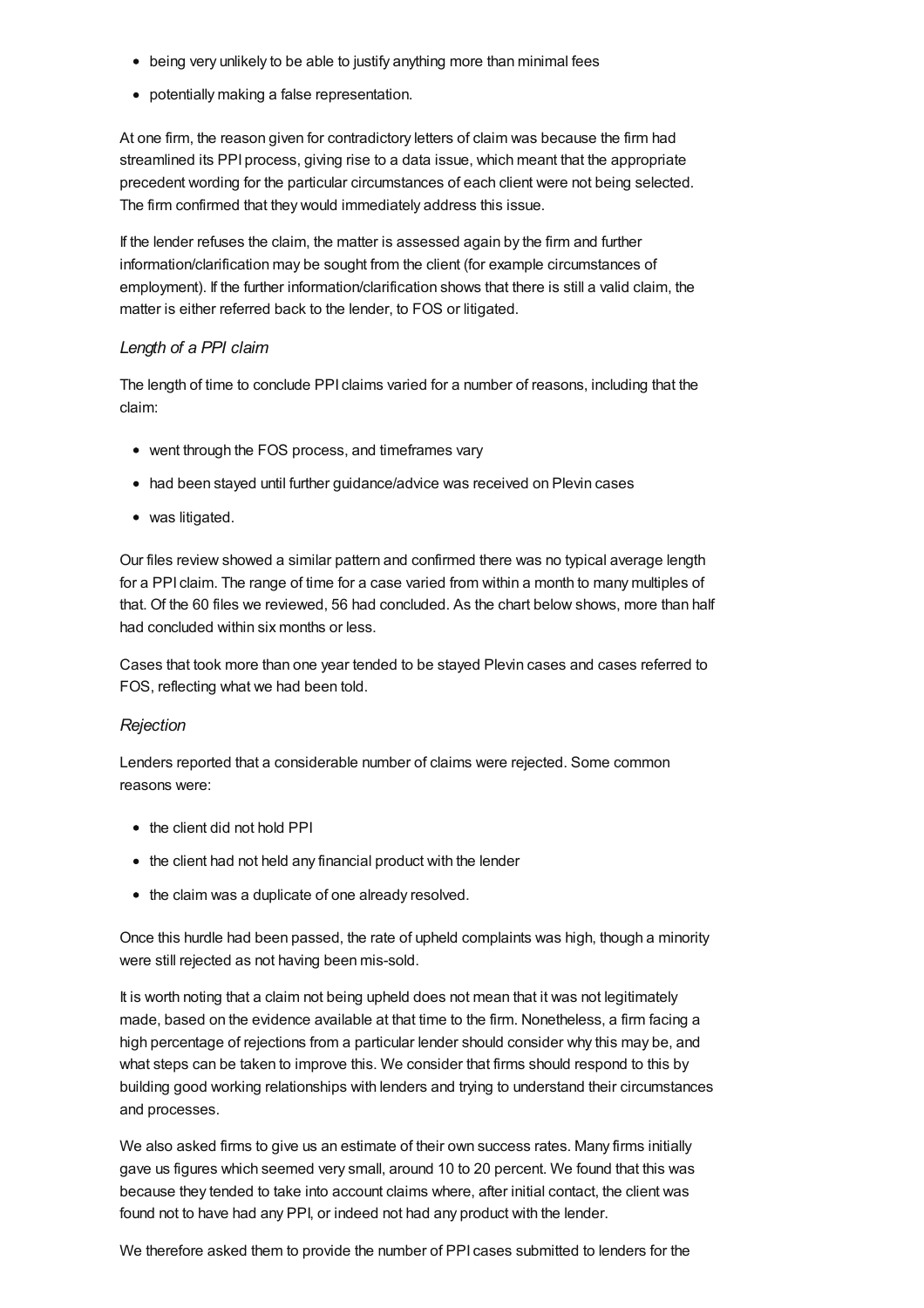year to date (January to October 2017). As expected, this showed that a significant number of claims are rejected due to no PPI/relationship with lender, while a smaller number are deemed not to have been mis-sold.

### *Type of claim*

| Type of claim                                                               | Totals |
|-----------------------------------------------------------------------------|--------|
| Total number of claims submitted to lenders in 2017 to date                 | 50,071 |
| Claims rejected by lenders due to no PPI and/or no relationship with lender | 13.887 |
| Claims rejected by lenders as not mis-sold                                  | 5.071  |

Nearly one-third of the total claims submitted by sample firms this year were rejected due to no PPI being present. A further 10 percent were rejected as not mis-sold. Again, these claims are not necessarily invalid. The figures also do not take into account claims awaiting a decision at the time the data was collected.

Firms should, however, make sure that:

- they use lenders' pre-submission processes effectively, to filter out at an early stage any cases that cannot progress
- complaints are only submitted where there are proper supporting grounds, or where reasonable efforts to establish the position have been exhausted.

### *Good practices*

- Giving clients a written explanation of the PPI process, possibly through a leaflet or factsheet.
- Speaking to all clients personally and discussing and recording further information about the circumstances around the client taking out PPI.
- Collecting all relevant documentation from the client.
- Analysing and discussing with the client all reasons for refusal by the lender. Where appropriate, further information and evidence is gathered.
- Dividing cases into stages (for example new clients, case progression, redress), with fee earners having specific responsibility for a stage and being supervised at each stage.
- Discussing letters of claim with clients, tailoring them to reflect the client's individual circumstances and getting approval from the client before sending it to the lender.

### *Poor practice*

- Failing to contact clients to discuss individual circumstances relating to the PPI claim.
- Producing letters of claim that were not tailored to the client's specific circumstances and no detailed facts were sought.
- Submitting letters of claim with contradictory heads of claim.

# *Fees and value*

### *Key findings of the thematic review*

- Fees were the major issue we encountered. Only three firms were unaware of our 2017 warning notice when we visited, one of which was a visit on the day of publication.
- only two firms charged 15 percent or less, as set out in our 2017 warning notice. They offered a range of justifications for this.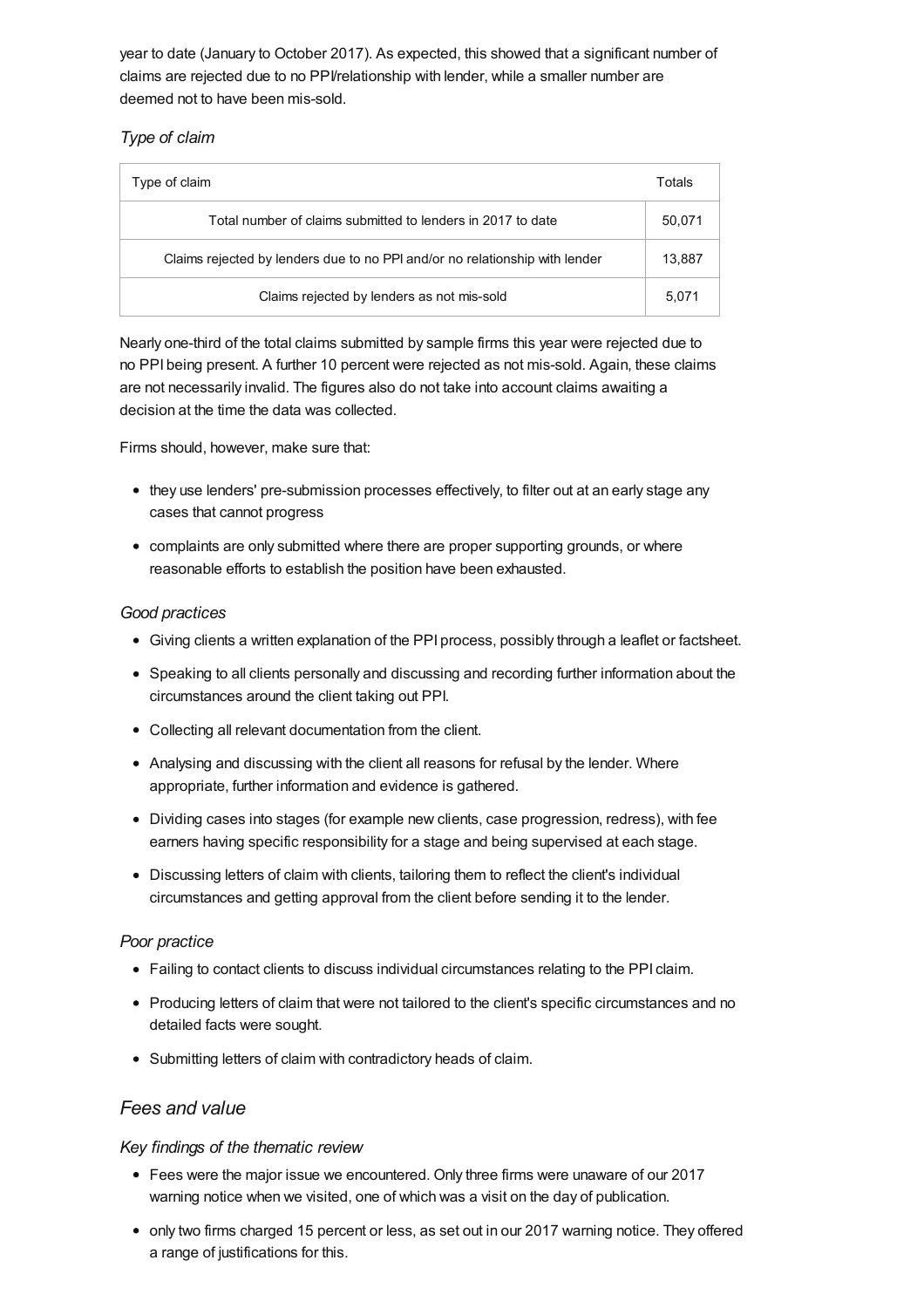- <span id="page-14-0"></span>Fees ranged from 10 percent plus VAT to 50 percent plus VAT. Often the fees we saw on files could be higher or lower than firms' standard rates.
- We expect all firms to immediately consider their fee arrangements in light of our warning notice and the impending fee cap. If firms are unable to demonstrate that they are acting in the best interest of their clients, then we will consider the need to take regulatory action.
- All firms used damages-based agreements (DBAs) 12  $\mu$ <sub>0121</sub>.
- Lenders tend to pay redress direct to the client, unless the claim was litigated. This could create problems if the client was unaware that the fees had not been deducted, or were unwilling to pay.
- Firms said they avoided taking on clients who were in arrears with lenders, as their redress would be offset against the remaining debt. It would not be in the client or firm's best interest for this to happen, as the client would not receive cash redress but would still owe the firm its fee.

#### *Cap on redress*

The Financial Guidance and Claims Bill [\[https://services.parliament.uk/bills/2017-](https://services.parliament.uk/bills/2017-19/financialguidanceandclaims.html) 19/financialguidanceandclaims.html]will impose a fee cap of 20 percent plus VAT in PPI claims, to be policed by relevant regulators. This is to take effect two months after the Financial Guidance and Claims Bill receives royal assent 13 [\[#n13\]](#page-34-6) . At the time of writing, precise timescales for this have yet to be made public. This section deals with the situation as at the time of writing, until any legislation imposing a cap comes into force.

At present, the issue is addressed in our 2017 warning notice. This states that we will consider any fee over 15 percent to be unreasonable, unless the work and the risk involved justified a greater percent of the redress. This figure mirrors that in an MoJ consultation [\[http://www.gov.uk/government/consultations/cutting-costs-for-consumers-in-financial-claims\]](http://www.gov.uk/government/consultations/cutting-costs-for-consumers-in-financial-claims) launched in February 2016.

Although our 2017 warning notice will continue to apply to fees until the government cap is in place, we expect firms to treat clients fairly by:

- making them aware of the imminent cap
- explaining why the firm proposes to charge more.

Clients should be in a position to make an informed choice as to whether they should start their claim immediately, or wait for the cap. We expect all firms to immediately consider their fee arrangements in light of our warning notice and the impending fee cap. If firms are unable to demonstrate that they are acting in the best interest of their clients, then we will consider the need to take regulatory action.

#### *How do firms charge clients?*

All the firms we visited used DBAs in PPImatters to some extent. These are contracts where the client will only pay solicitors' fees if the case is successful, and the fee is a fixed percentage of the amount of redress recovered. This allows the risk to be shared between the firm and the client.

An inherent feature of DBAs is that when the client signs the retainer they do not know how much their claim will eventually be valued at. This in turn means that they do not know how much the firms' fees will be. This is particularly true in PPI cases, where even the existence of a policy may not be known until the firm has contacted the lender on the client's behalf. PPI redress can be for significant amounts: the highest amount we saw in file reviews was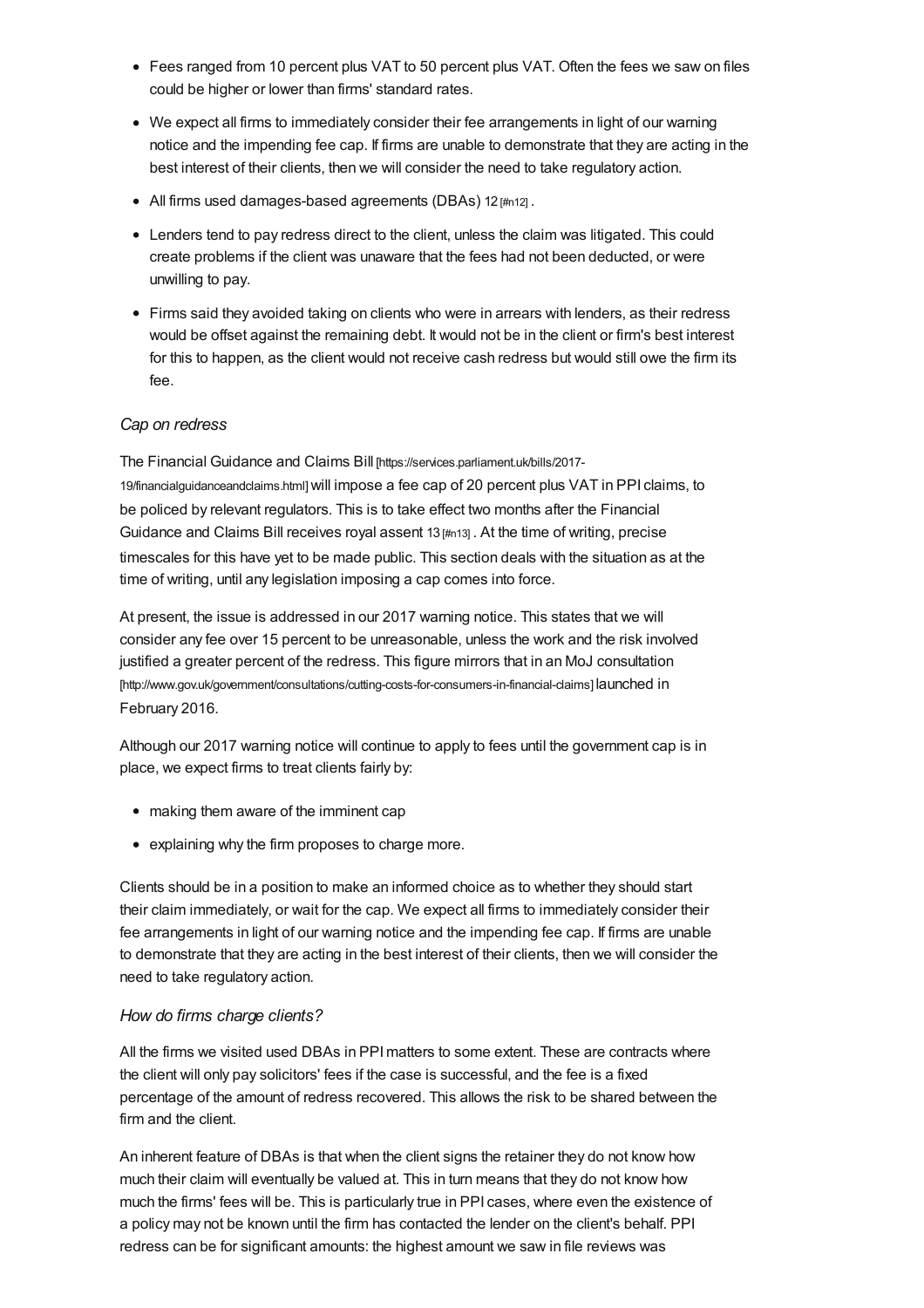£25,418.95. It is our view that a firm's fees should be proportionate to the work and risk taken on by the firm.

Of the 60 files we reviewed, 57 had concluded with payment of redress. The remaining three were in progress as the firm was new and had not at that time concluded any claims. The largest amount of redress we saw was more than £25,000, while the smallest was just over £15.00. The average redress on these 57 files was £3,577.94. The chart below shows that the largest proportion of files involved gross redress (ie before fees and disbursements were deducted) of £1,000 to £4,999.

As noted above, the vast majority of firms in the sample had seen the 2017 warning notice before we visited. Despite this, we found the following fees being charged as a percentage of redress 14 [\[#n14\]](#page-34-7) :

| Percent of redress charged | Total deductions including VAT | Number of firms |
|----------------------------|--------------------------------|-----------------|
| 10%+ VAT                   | 12%                            | 1               |
| 15%+ VAT                   | 18%                            | 1               |
| 20% inc VAT                | 20%                            | 1               |
| 25% inc VAT                | 25%                            | 1               |
| 25%+ VAT                   | 30%                            | $\overline{7}$  |
| 28%+ VAT                   | 35%                            | 1               |
| $30% + VAT$                | 36%                            | $\overline{4}$  |
| 35%+ VAT                   | 42%                            | 1               |
| 40% inc VAT                | 40%                            | 1               |
| 50% inc VAT                | 50%                            | 2               |

One firm that had historically charged 25 percent plus VAT was in the process of reducing this to 15 percent plus VAT. They told us that this was due to the 2017 warning notice, and it was going to finish their current cases and close their PPI department. It said that it did not think the work would be profitable at 15 percent, and it did not want to have to justify charging more. As already stated, we expect firms to adhere to the warning notice and take action in advance of the proposed fee cap so that they can demonstrate they are acting in best interest of their clients. On several occasions, the files we examined had a different fee rate to what the manager had told us. One firm at first told us that they charged 25 percent plus VAT, but the files we examined were two at 30 percent plus VAT and one at 50 percent plus VAT, the highest fee we encountered. Firms may agree individual fees with clients, but they should make sure that:

- the rates are comparable to the firm's hourly billing rate
- it does not contradict any rates advertised to potential clients
- clients are treated fairly in billing for similar cases.

In the files we reviewed, the fee charged matched that in the client care letter in all but three matters. Those matters related to an insolvency specialist, whose IP clients had agreed the percentages at a creditors' meeting.

Firms also differed as to whether the £10 fee for a DSAR, where used, was included in their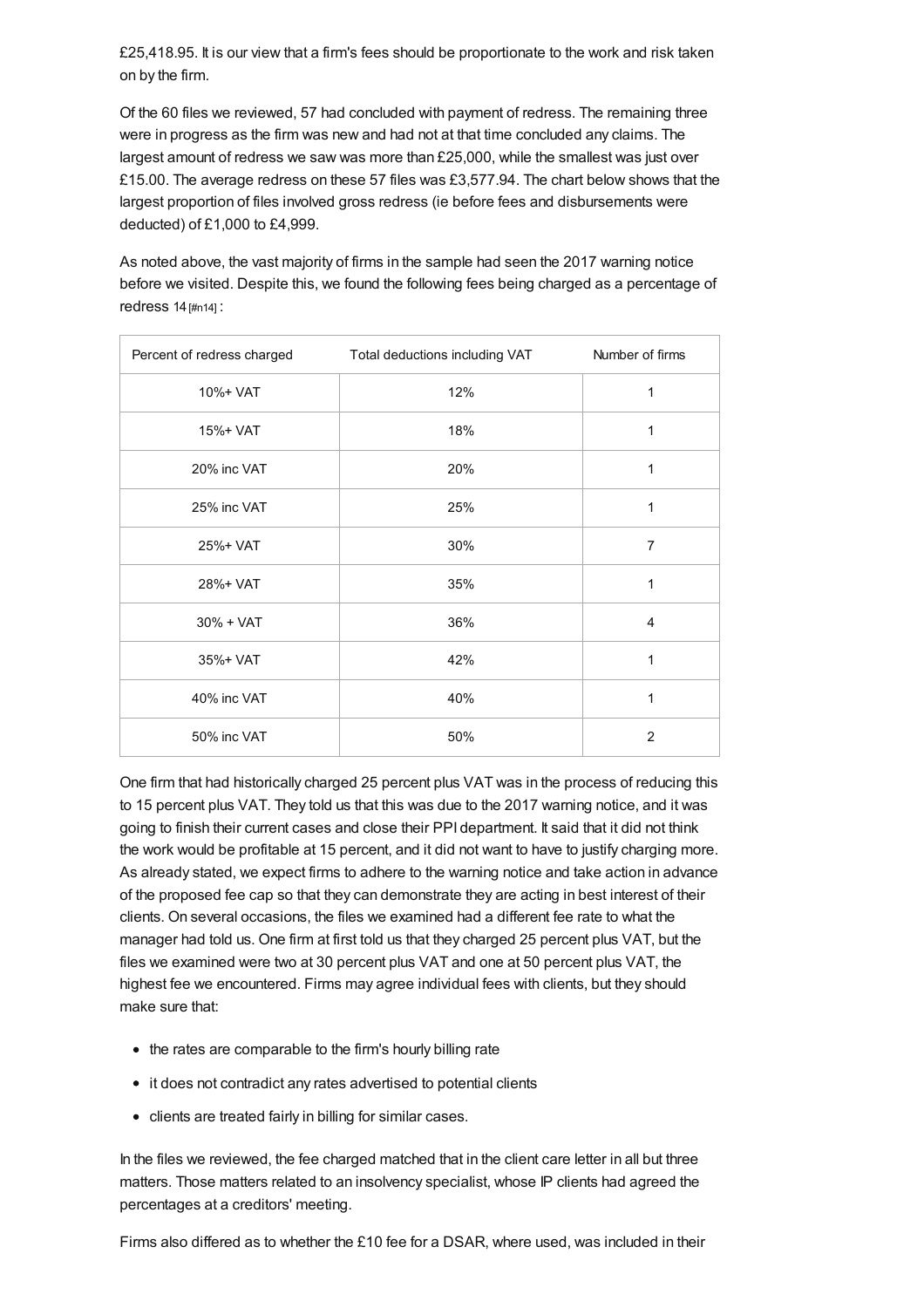own fees. Some would charge this to the client as a disbursement.

#### *Adding value to the client's claim*

As the 2017 warning notice states, 15 percent of the redress is not an absolute ceiling, and firms may charge more if the work and risk justify it. We asked firms to tell us the basis of their fee rate, and how they thought that the work they did justified the fee.

Some of the firms were able to give convincing justifications for their charging rates:

- Performing time-consuming and complex calculations of PPI and commission rates, including periods of renegotiation and compound interest. In one case, this had led to a lender's initial offer of £83.00 being increased to an eventual award of £14,400.
- Dealing with more complex matters, such as claims against the Financial Services Compensation Scheme.

One firm who specialised in insolvency work told us that using a solicitor is generally more cost effective for the insolvent person, as an insolvency practitioner would take longer and therefore charge more.

Some firms also said that they litigated cases after claims had been turned down by the lender. They pointed out that clients were not generally expected to carry out litigation themselves. While litigation may be appropriate in certain circumstances, firms should consider the guidelines as set out in Andrew & Ors v Barclays Bank Plc 15 [\[#n15\]](#page-34-8) . Among other things, these state that litigation should only be considered when a claim has been rejected by the lender or the lender has failed to respond in time.

We were also told that litigation was often necessary in Plevin claims as lenders would not disclose the rate of commission without a court order, citing commercial sensitivity. We asked lenders about this, which confirmed that this had been the case until the 2017 FCA guidelines came into force, but since then they had been disclosing commission rates.

Other firms gave less justifiable answers, and we do not necessarily consider the following to justify charging more than 15 percent:

- saving clients time
- performing a service in terms of carrying out a task that clients do not want to do themselves
- references to experience in dealing with PPI claims
- the work would not be profitable otherwise.

Time saving was commonly given as a justification. One manager compared his services to a decorator – most people can paint a room competently, but some choose to pay someone else to do it to save time and inconvenience. The comparison may be a valid one, but it does not necessarily justify charging more than 15 percent.

It also follows that the higher the rate charged by firms, the more they would need to justify that charge. For example, if a firm is charging 50 percent including VAT, we would expect to see evidence of a large volume of necessary and complex work that clients could not reasonably be expected to do themselves.

A few firms also claimed to be able to obtain a better result than clients would get if they pursued claims themselves. This may or may not be the case, but firms should make sure that they have the evidence to back up such claims. Further guidance can be found in our 2012 guidance note.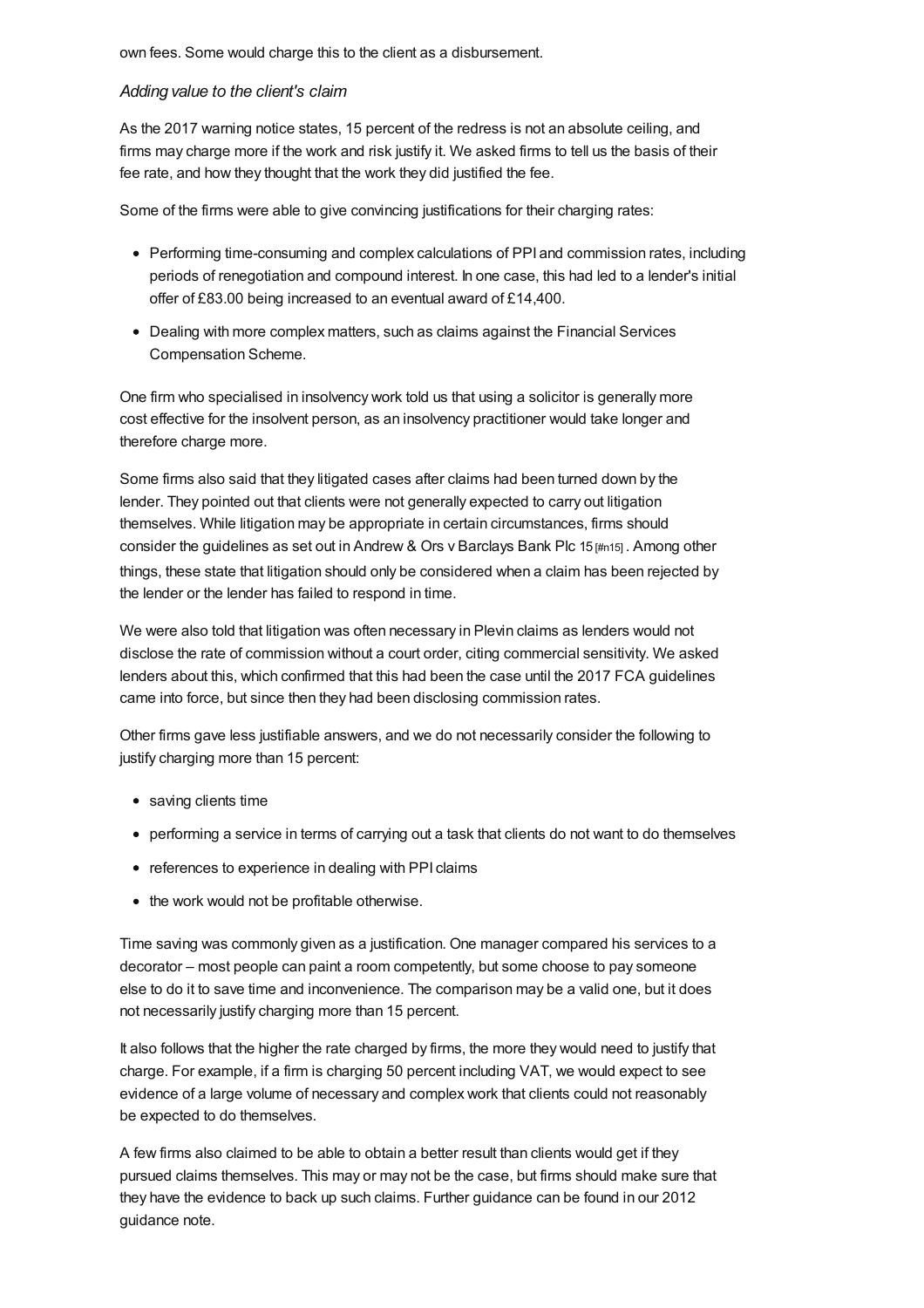One firm charged clients an administrative fee for review of client documents and entering them on the firm's system. We are also aware of another firm charging a similar administrative fee on completion of the case. If firms wish to do this, they must make sure that they treat clients fairly. This includes bringing the additional fee to the client's attention before they sign the retainer, and making sure that the fee is representative of the work done. Purely administrative tasks, such as transferring funds or data entry, should form part of the firm's overheads and should not be charged to the client.

In the case of four firms, the basis of the fee charged to clients would change if the matter went to litigation. These all involved moving to a conditional fee agreement (CFA). Under a CFA, the firm would charge an hourly rate payable by the other side if the case was successful. In addition, the firm would charge a success fee, which was a percentage of the redress gained. The firms which gave figures said that this percentage would be the same as in the DBA.

In all but two of the 60 files we reviewed, the basis of charging was clearly explained to the client. In the remaining cases, the files were handled by a firm that acted for insolvency practitioners and the basis of charging had been dealt with in a separate document. Firms generally explained their charges in:

- client care letters
- terms of business
- DBA agreements.

In addition, one firm provided a helpful explanatory leaflet to clients, which summarised the general points of a PPI case. Notably, the leaflet included examples showing how much would be deducted from certain given figures. This helps to treat clients fairly by managing their expectations.

### *How is redress paid to clients?*

We found from our file reviews that the lender will generally pay redress directly to the client, rather than the firm's client account. This means that firms will then need to ask the client for their fees. The exception is where the claim has been litigated.

As might be expected, clients sometimes resisted paying the firm its fee. Two of the firms we spoke to reported similar situations where clients received redress direct from the lender, then cancelled their retainer before the firm was notified. This was an attempt to avoid paying the firm's fee. Firms also said that clients did not always realise that the firm's fees had not already been deducted when they received the redress, and promptly spent it. Where this happened, the firms tended to agree a payment plan with the client, allowing them to repay the fees over time.

While this can be a difficult situation for the firm to resolve, it is an inherent risk of the sector. It will not in itself be sufficient to justify charging high percentages.

### *What if a client is in arrears?*

If a client's debt to the lender still exists and they are in arrears, the lender may opt to offset the PPI redress against the amount still owing 16 [\[#n16\]](#page-34-9). This can create a difficult situation if the client has instructed a firm, as the client will still owe the firm its fees but will not have the cash from the redress to pay them.

A number of firms told us that they try to avoid taking on such clients, advising them that it would not be in their best interests to enter into a DBA. They also said that, occasionally clients will, intentionally or not, fail to mention arrears. Some firms said they would try to agree a payment plan, but the majority said they would write the fees off.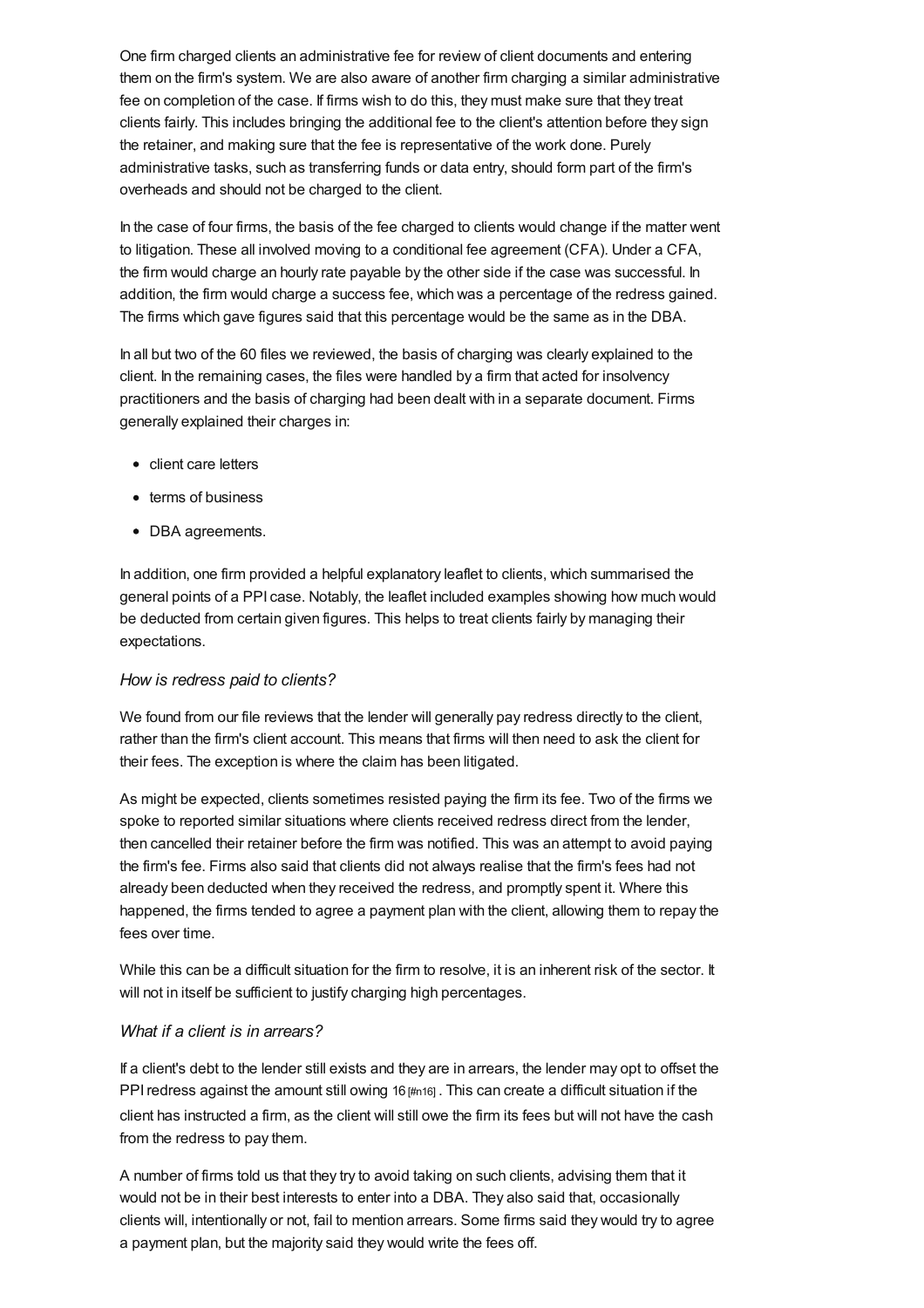The majority of firms, 80 percent, made clients aware of the risks of offsetting before accepting the retainer. Nine firms did so in their initial documentation, for example in their client care letter or terms of business.

One of the remaining four firms did not do so because they acted for insolvency practitioners, who were already aware of the risks. Another firm said it would not take on such cases, so saw no reason to raise it. It mistakenly thought that offsetting only applied to IVAs and bankruptcies. In reality, it can apply whenever a client is in arrears. Firms should be aware of the risk to clients and warn them accordingly.

#### *Good practices*

- Comparing the cost of a PPIDBA to the firm's hourly rate, and checking that they are proportionate.
- Giving clear and concise costs information to clients at the outset of the case.
- Quoting fees inclusive of VAT, so that the total deductions will be easier to understand.
- Being able to evidence justification for any fees above the 15 percent stated within our warning notice.
- Finding out whether the client is in arrears and explaining the potential impact to each client.
- Explaining to each client that, if redress is paid to them, they will need to set aside a percentage to pay the firm.

### *Poor practices*

- Failing to check whether the percentage claimed by the firm is proportionate to the work done.
- Charging extra for administrative and other fees without justification.
- Failing to warn clients of the risk of their fees being offset.

# *Litigation*

### *Key findings of the thematic review*

- Litigation was undertaken in a minority of cases, though it is increasing over time.
- The majority of such cases settle before reaching a hearing.
- Clients were made aware of the risks of litigation, and firms made sure they had specific client authority to issue proceedings.

If the client wishes to continue with a claim after a lender has rejected it, they have the choice to:

- make a claim through FOS
- litigate the claim through the court process.

Litigation is an area where solicitors can potentially show that they are adding value to the client's claim. As a reserved legal activity 17 [\[#n17\]](#page-34-10), it is something that legal professionals are in a unique position to offer. It should not, however, be carried out lightly or without merit.

Firms, and those who work for them, are under a duty to the court as well as to the client. The 2012 guidance note states that firms and individuals must treat clients fairly and protect their interests in a matter. Clients must also be in a position to make informed decisions about the services they need, how their matter will be handled and the options available.

Litigation, therefore, should only be undertaken when: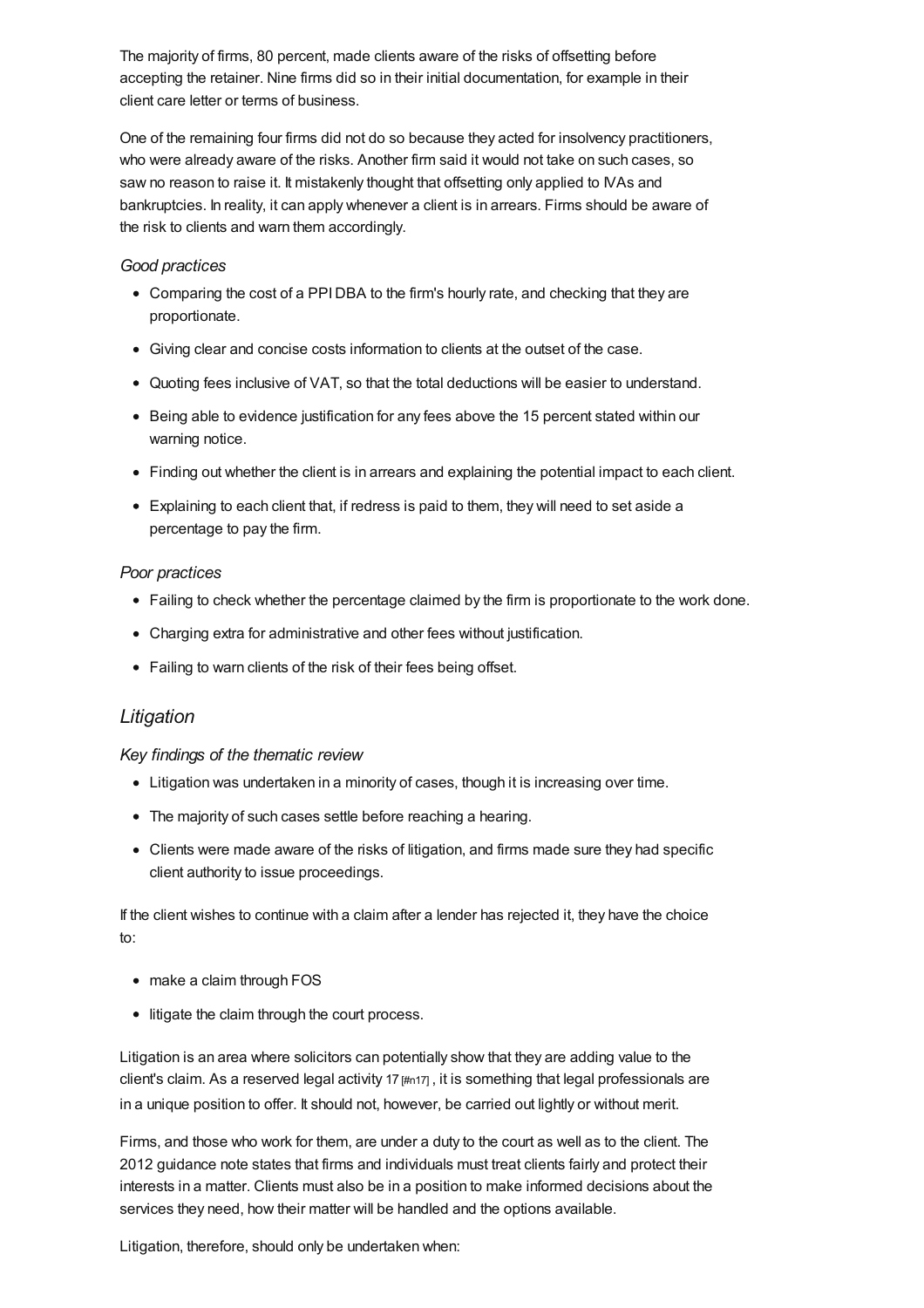- a valid claim exists
- it is in the client's best interest
- the claim has already been rejected by the lender's own processes, or their time limit to reply has expired 18 [\[#n18\]](#page-34-11)
- the client is fully aware of the potential risks of litigation.

### *Stages of litigation*

The overwhelming majority of PPI cases are settled before trial. We asked firms about the percentage of their PPI claims that reached different stages of the litigation process:

- 16 firms stated that they did not issue proceedings in any of their cases.
- 18 firms had no cases that had reached a court hearing.
- 18 firms had not taken any cases to full trial.

Two firms were litigation specialists, but, even then, only 17 cases had reached a hearing of any kind.

### *Volume of successful litigation*

We looked at the volume of PPI litigation cases handled by firms over the last three years. The majority of firms did not engage in this activity, although as the table below shows (using figures supplied by firms) there has been an increase over time.

| Year                      | 2015 | 2016 | 2017 (Q1 to Q3) |
|---------------------------|------|------|-----------------|
| Number of firms           | 3    | 5    | 5               |
| Number of litigated cases | 147  | 395  | 405             |
| Successful cases          | 123  | 344  | 163             |

Significantly, 349 of the 395 cases issued in 2016 were carried out by one firm. It is important to highlight that the lower number of successful cases in 2017 may be because it is not a complete year and they have yet to conclude.

Firms have, therefore, had high success rates when litigating PPI claims. The success rate is a factor in helping to demonstrate that the decision to litigate a PPImatter is in the best interests of their client. The key issue is, however, whether clients are in a better position going through the FOS's process or litigating a PPImatter. Success rates, the amount of redress awarded, time taken and costs must all be taken into account.

# *Litigation factors*

Before deciding whether it is in the best interest of the client to litigate a PPI claim, firms took a number of factors into account. These included:

- the type of claim
- the strength of the evidence
- $\bullet$  the amount of the claim. At one firm, if the value of claim was less than £10,000 it would not litigate the matter and advised the client to go to another firm.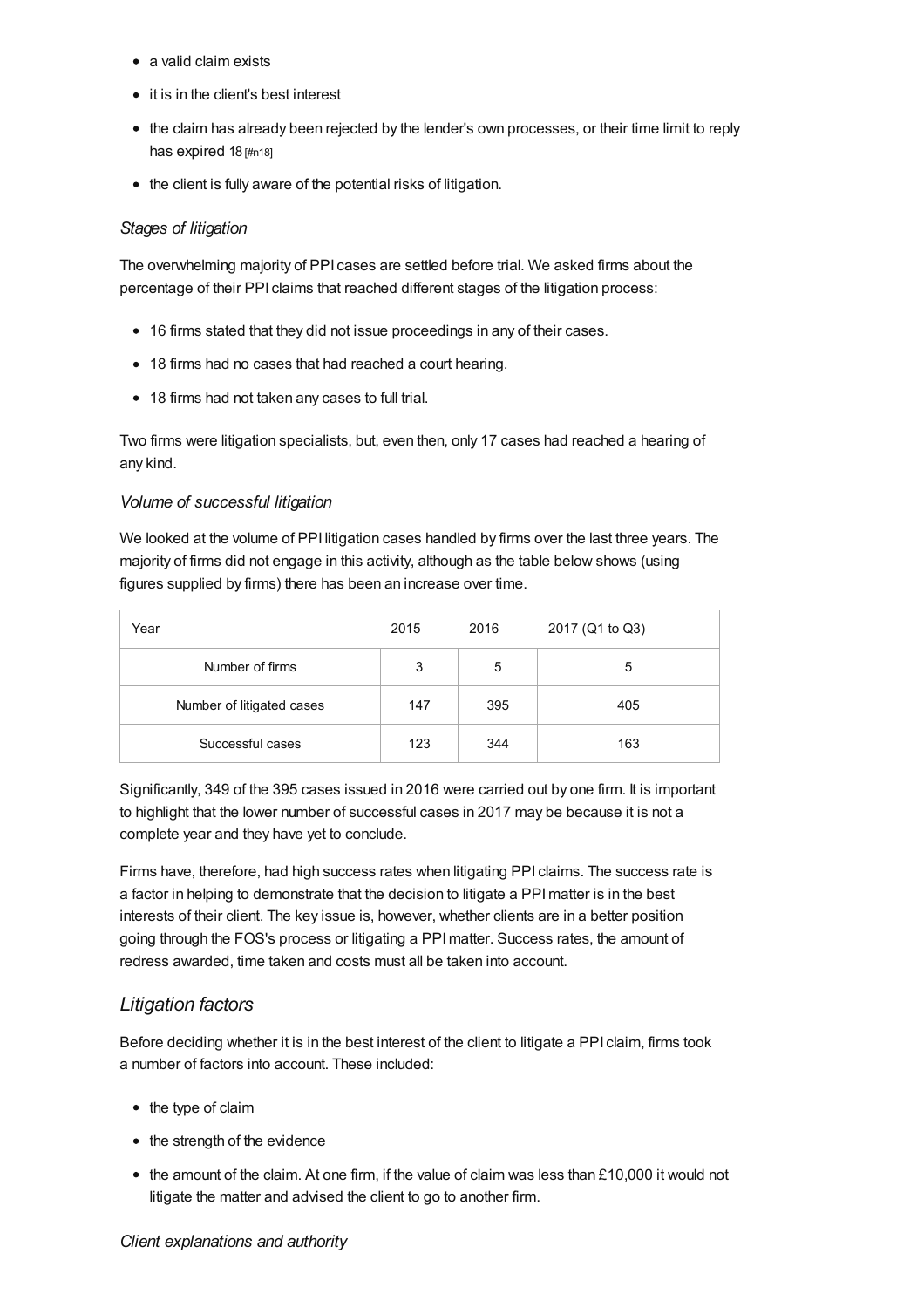Firms that litigated PPI claims explained the risks of litigation to clients by having a detailed discussion by phone and discussing issues such as after the event insurance (ATE) 19  $\mu$ <sub>m19</sub> and costs. Firms would then follow up the conversation in writing by sending out their terms of business/client engagement letters or a letter of advice explaining the litigation process and the costs involved. One firm sent clients a detailed letter of all the information about the hearing and the associated risks and costs.

Firms sought client authority before commencing litigation by making sure that:

- the client signed the statement of truth on the claim form or the particulars of claim
- litigation was covered by the express authority received from the client at the start of every case
- the client signs a second letter of authority, which specifically covered litigating the PPI claim.

Given the availability of FOS to resolve PPImatters, we expect firms that issue proceedings in PPI matters to act in the best interest of each client when they do so. We also expect that they have clearly explained the basis of that decision and the risks and costs involved to the client in a clear way and receive authority to do so.

### *Effect of Plevin on volume of litigation*

The decision in Plevin has raised the possibility of future PPI claims being resolved through litigation, given the levels of commissions taken into account when considering fairness and redress. Under FCA guidance, 50 percent is deemed to be the 'tipping point' at which the level of commission becomes unfair, and anything above this must be repaid. For example, for a single PPI premium costing £1,000 any commission over £500 would need to be repaid. In relation to litigated claims, however, there is no such threshold, so clients could potentially claim the whole amount back.

Firms were asked about the impact of the decision in Plevin on PPI cases and provided a variety of responses:

- No impact at the time of interview, as cases had been on hold until further FCA guidance was received.
- Previous clients whose PPI claims have been refused have not come back for a Plevin claim.
- A firm claimed that lenders have become harsher since the ruling and are making lower offers in the hope that clients will accept something. Some firms, however, said that lenders will pay more if litigation is commenced and this is the advice that they are providing to clients.
- Firms are still considering their options and taking advice from counsel. They do not believe that the matter has been satisfactorily concluded yet and will continue to monitor their position. One of the issues firms historically faced was the unwillingness of lenders to disclose the level of commission received. One firm said it was currently working with counsel on the position it takes with cases where the commission is less than 50 percent. The firm believes it can potentially litigate these cases and try to claim the full amount of PPI paid and seek full redress.
- Very little impact as the firm had not received many Plevin cases, and those that the firm had were of poor quality which were rejected after the vetting process.

Another advantage of litigation, from the client's point of view, was that at the time of our review the amount of recoverable commission in Plevin cases was not capped. This meant that clients could potentially receive larger sums of redress.

The responses from firms suggest that there is the possibility of further litigation around Plevin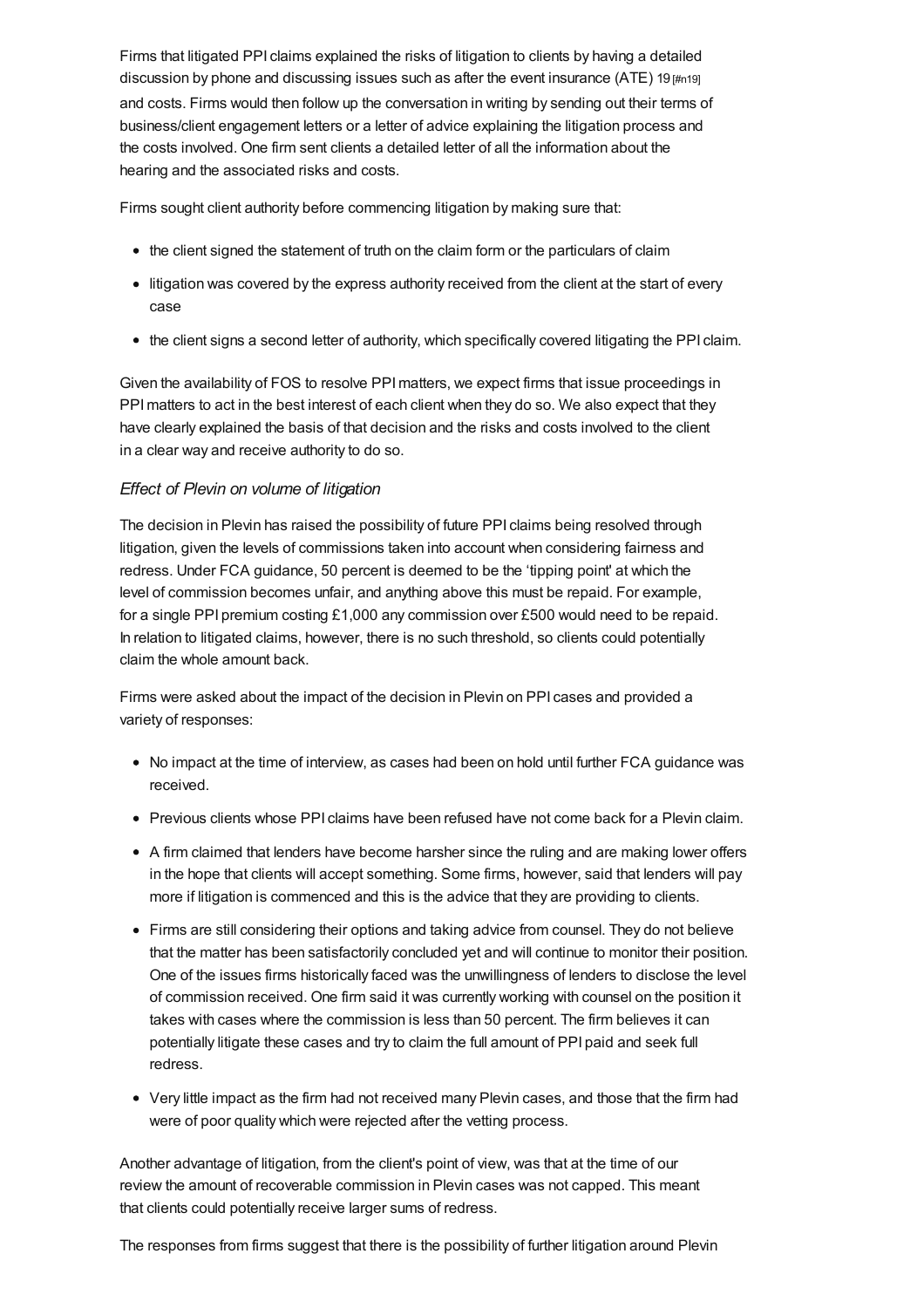PPl claims in future months.

### *Good Practices*

- Considering whether litigation is in the client's best interest.
- Giving the client a clear explanation about the risk involved, the possible cost consequences and why the firm considers litigation to be in their best interests.

### *Poor practices*

- Not giving consideration as to whether litigation is in the best interest of the client.
- Issuing proceedings without properly informing the client and gaining their authority.
- Failing to provide the client with enough information to make an informed choice.

# *Alternative business structures*

### *Key findings of the thematic review*

- Concerns about CMCs converting into ABSs to avoid FCA regulation seem to be unfounded. We found that only a very small number of firms have taken this step and only two such firms were in our sample.
- Only one ABS shared information with a related company, and did so after gaining client consent. They had numerous safeguards to prevent unauthorised access to client data.

Lenders have expressed concern to us that the government's proposals might lead to CMCs forming ABSs to avoid FCA regulation and, in particular, the fee cap. We wanted to test this view and check that appropriate practices were in place and conduct standards were being met. We also reviewed information about confidentiality and informed consent and if and when ABSs used clients' information.

### *Profile of ABSs we visited*

We visited eight ABSs and, despite lenders' concerns, only two firms in our sample had previously operated as a CMC. Outside the sample, we examined data we held about the legal businesses we regulate and found that there had been very few CMCs converting to ABSs in the past year. The remaining ABSs in the sample had been set up to allow nonlawyer management or were subsidiaries of other professional entities.

The ex-CMCs told us that they had become ABSs to bring PPIwork in-house. Both entities believed that they had a unique commercial offering. Their ABS status allowed them to enhance the customer experience and set end-to-end service levels. It also enabled the entities to retain more of the profit from the work.

We also found that most ABSs had been trading for more than one year, and had therefore come into existence before the fee cap consultation.

### *Howlong have you been in the PPI market?*

### *Operational differences*

Like traditional firms, ABSs relied on online advertising and referrals/introducers.

ABSs allow firms to offer legal and other professional services. However, firms are still under a duty to maintain client confidentiality, even within group structures. In particular, all client information is confidential unless disclosure is required or permitted by law or the client consents 20 [\[#n20\]](#page-34-13) . In addition, firms should also make sure that they have systems and controls in place for identifying and responding to risks to client confidentiality 21 [\[#n21\]](#page-34-14).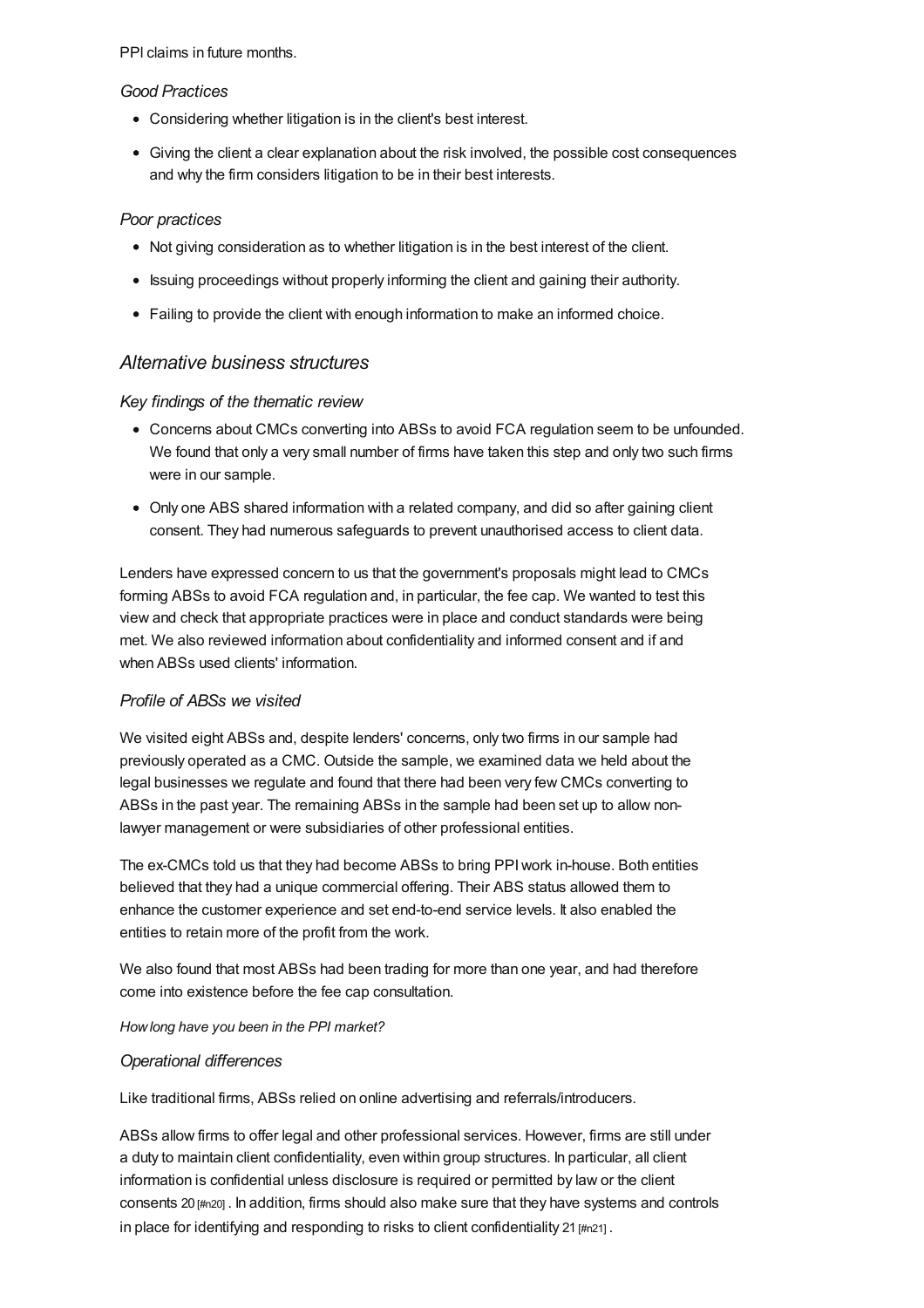We found only one ABS that shared client information with a related company or business. Significantly, the firm sought consent from clients to share their information and also had numerous systems and safeguards to prevent access to client data.

Some ABSs we encountered relied almost exclusively on parent or group companies for their incoming work. Firms that take this approach should be mindful of their obligations regarding independence under Principle 3 and Outcomes 9.1 and 9.2.

#### *Good practices*

Storing and managing confidential information in a compliant way.

### *Poor practices*

Firms being solely dependent on a linked entity to provide work. This creates a risk of the firm's independence being compromised.

### *Insolvency cases*

#### *Key findings of the thematic review*

- In most insolvency cases, the client was not the PPI policy holder but an insolvency practitioner seeking to maximise returns on their assets for the benefit of all creditors. This fundamentally changed the nature of the case.
- Firms that specialised in insolvency often made speculative claims. This was because they acted for insolvency practitioners rather than PPI policy holders, and may have had difficulty in getting information.
- Firms specialising in insolvency work kept the policy holder informed of what was happening. Making contact in this way helped them if the lender needed any further information or evidence.
- Offset of redress is more common in insolvency cases, but firms were more experienced in challenging it.

Solicitors must act in the best interests of each client and provide them with a proper standard of service. This is particularly important when solicitors are acting for vulnerable clients, such as those in IVAs or who were bankrupt.

We met with eight firms who had acted for individuals in an IVA or bankruptcy. Four of these firms receive work directly from insolvency practitioners and two of these firms carry out this work exclusively.

In general, IVA and bankruptcy work was not deemed to be a profitable exercise unless firms specialised in this area. Numerous firms told us that they would prefer to avoid acting on behalf of individuals in an IVA or bankruptcy because lenders would inevitably seek to apply offset to any compensation.

Interestingly, the firms that specialised in IVA/bankruptcy work told us that they had developed expertise in challenging attempts by lenders to apply the offset. One firm showed us data which suggested they were 33 percent more likely to be able to successfully challenge offset than their insolvency practitioner counterpart due to specific insolvency legislation.

### *Lenders' concerns*

We have received concerns from lenders that:

- work was carried out without their customers' knowledge
- some firms were sending large numbers of speculative claims.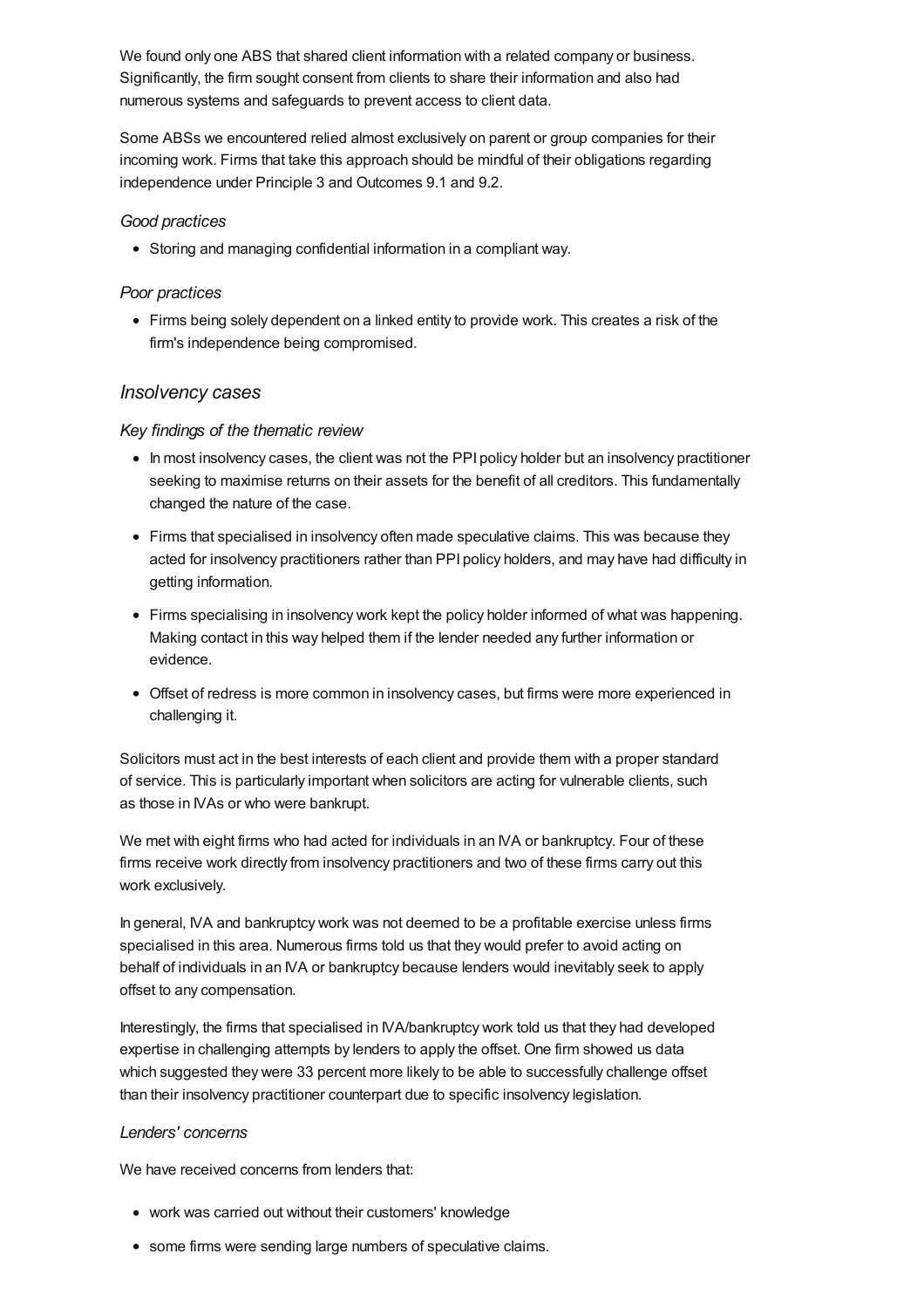Having reviewed these areas, our research suggests that the concerns may be due to a misunderstanding about the identity of the firm's client and the nature of the work.

The relationships between the parties involved in a PPI case are different where the policy holder is insolvent:

- During an IVA or bankruptcy, insolvency practitioners and trustees in bankruptcy have an obligation to realise the assets of an individual in bankruptcy or a company in liquidation for the best possible price  $22 \frac{m}{22}$ . This includes investigating whether the insolvent person was mis-sold PPI.
- If a PPI policy was mis-sold prior to a bankruptcy, the claim vests in the trustee in bankruptcy. This is because the law states that the contract is an asset in the bankruptcy, as is the right to complain if it was mis-sold  $23$   $\mu$ n23]. If successful, the PPI refund cannot be returned to the consumer under any circumstances but vests in the trustee in bankruptcy or Official Receiver.
- If a PPI policy was mis-sold prior to an IVA, the claim may be investigated by the consumer, but the benefit from the claim usually goes to an individual's creditors.

In light of these circumstances, the client in an IVA/bankruptcy is usually the insolvency practitioner, notwithstanding that the financial product and PPIwas initially bought by someone else.

### *Why might firms make speculative claims?*

The two firms that carried out work exclusively for insolvency practitioners told us that the relationship between each insolvency practitioner and PPI policy holder affected how the PPI work was carried out.

As the policy holder was the insolvency practitioner's client, they had no direct agreement with the firm. This, together with the emotional strain that often occurred during a bankruptcy/IVA, meant that the insolvency practitioner's client may be unwilling or unable to provide specific details about their historic banking arrangements. This often led to the firms being instructed to act on very little information.

The two firms who specialised in this area told us that they wrote to the policy holder at the outset of the claim to tell them what was happening. This is good practice and helped the firms if they needed to ask the policy holder for more information as the claim progressed.

Having reviewed this area, we accept that, occasionally, claims may need to be made where little information is held. In particular, we recognise that insolvency practitioners and trustees in bankruptcy are under a statutory duty to maximise the assets of the debtor and therefore speculative claims by firms are inevitable. Firms should, however, make every effort to get as much information as possible before submitting a claim.

### *Value added?*

We were particularly interested to understand why firms carried out this work. Firms told us that the DBA arrangement has made the process desirable for insolvency practitioners and trustees in bankruptcy. In particular, it allows insolvency practitioners to meet their statutory duties but also minimise and reduce their own costs. This helps to reduce the costs of an IVA or bankruptcy and maximises the assets for the creditors. Provided that the firm's costs are reasonable, the insolvency practitioner, PPI policy holder and creditors can all benefit from this arrangement.

### *Good practices*

Making every effort taken to gather all relevant information from insolvency practitioners and their clients.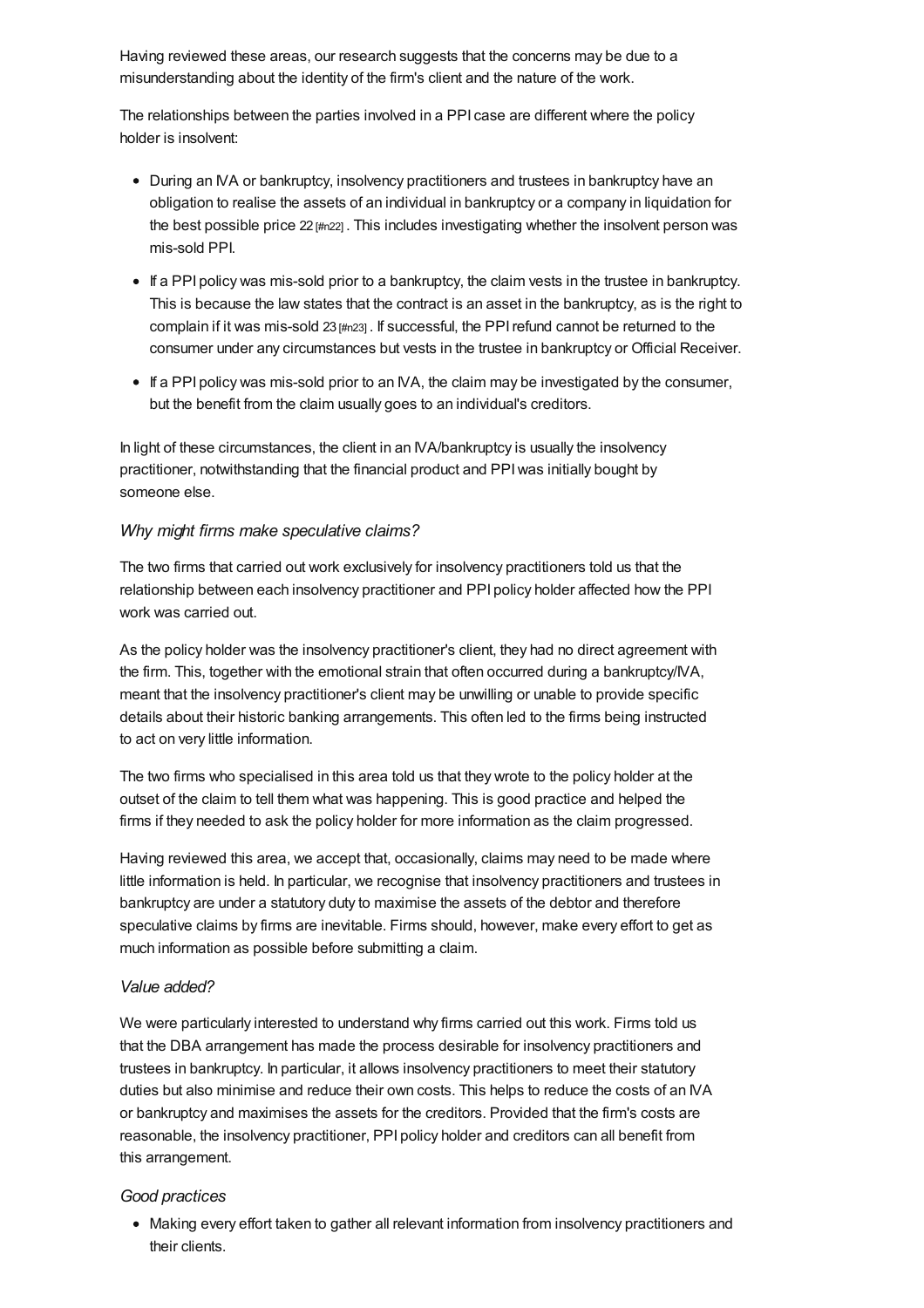• Having the appropriate knowledge and expertise to advise insolvency practitioners about discrete areas of PPI/insolvency work, including knowledge about offset and how it applies to individual in IVAs and bankruptcies.

### *Poor practices*

• Failing to keep the bank's customer informed about ongoing PPI work. Although the insolvency practitioner/trustee in bankruptcy is aware of the work, the bank's customer is left in an uncertain and often anxious state if the bank contacts them.

# *Training and supervision*

### *Key findings of the thematic review*

- Most fee earners had received training on PPI matters within the last six months.
- Four fee earners, for various reasons, had never received any PPI training.
- All fee earners had clear lines of supervision.
- Most firms supervised through file reviews, though these varied in regularity. An equal number of firms used direct supervision.

Principle 5 states that firms must provide a proper standard of service. The following outcomes are also relevant here:

- Outcome 7.1: having a clear and effective governance structure and reporting lines
- Outcome 7.6: training individuals working in the firm to maintain a level of competence appropriate to their work and level of responsibility
- Outcome 7.8: having a system for supervising clients' matters, to include the regular checking of the quality of work by suitably competent and experienced people.

These applies equally to all work, including PPI.

The 2012 guidance note states that firms must make sure that their service is of a proper standard. This involves making sure that staff dealing with claims receive proper training and supervision.

### *Staff qualifications*

The fee earners we met were a mix of legally and non-legally qualified staff. As the chart below shows, more than half were non-legally qualified. Two fee earners had relevant financial qualifications. Some were part-legally qualified, for example they were Legal Practice Course or Bar Professional Training Course graduates. The post-qualification experience (PQE) of legally qualified fee earners ranged from three to 12 years.

### *Training*

Training took a variety of forms. These included:

- on the job training, including shadowing more experienced colleagues
- an induction or initial training period with an increasing responsibility for work
- written resources and training guides
- ongoing refresher training.

We asked fee earners when they had last received training in PPIwork.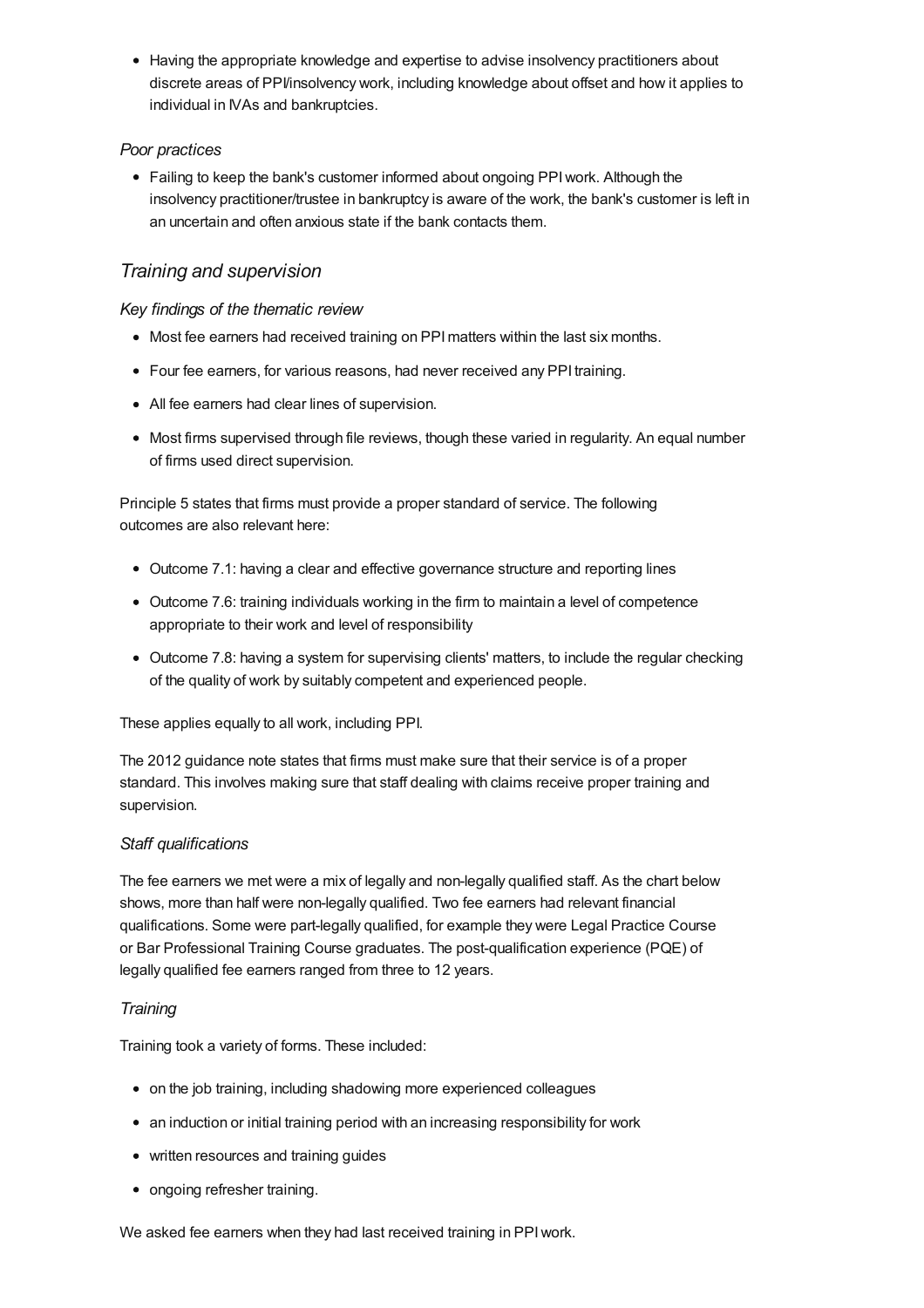As the chart shows, most of the fee earners had received training within the last six months. This could be for a variety of reasons including:

- new starters
- refresher/update training
- the introduction of the FCA's guidelines on Plevin claims in recent months
- providing training in preparation for our visits.

However, some had not received training for almost two years. Four of the fee earners we met said that they had never received specific training. The reasons for this were:

- they are winding up their PPI business, but staff involved in the work remain heavily supervised
- the firm comprised two fee earners who had been working in the area exclusively for several years and were active in litigation, which kept their knowledge up to date
- the solicitor, a sole practitioner, had been trained in other areas such as personal injury and kept their knowledge up to date via relevant articles and decisions
- the fee earner had a strong background in insurance and had worked at a CMC. They also had experience of other types of financial mis-selling work.

All firms, whatever their size, need to make sure their fee earners are properly trained.

### *Supervision*

Among the firms we visited, fee earners working on PPI claims generally had clear lines of supervision. The person with responsibility for supervising this work varied depending on the size and type of the firm. Supervisors included:

- managing directors or partners
- compliance officer for legal practice (COLP)
- solicitors
- team leader or team manager
- peer supervision, either because of the size of the firm, or because of the way the teams are structured.

The firms we visited used a variety of methods for supervising the work of their fee earners, and generally used more than one. These were:

### *Frequency and basis of file review*

There was a relatively wide variety in the frequency and volume of files being reviewed, with some firms reporting that files were reviewed daily, while others said a review took place only once a month or less.

Some firms had a senior person reviewing all files, while others only sampled a small number. The regularity and method of review depended on the size of the firm and its case load, knowledge and experience of the fee earner and the complexity of the cases. However, firms should make sure, particularly where file reviews are the sole means of supervision, that they are satisfied they are supervising cases appropriately.

Some firms reported that, as they were so small, supervision happens organically as the whole team were sat together with ongoing discussion about cases. One potential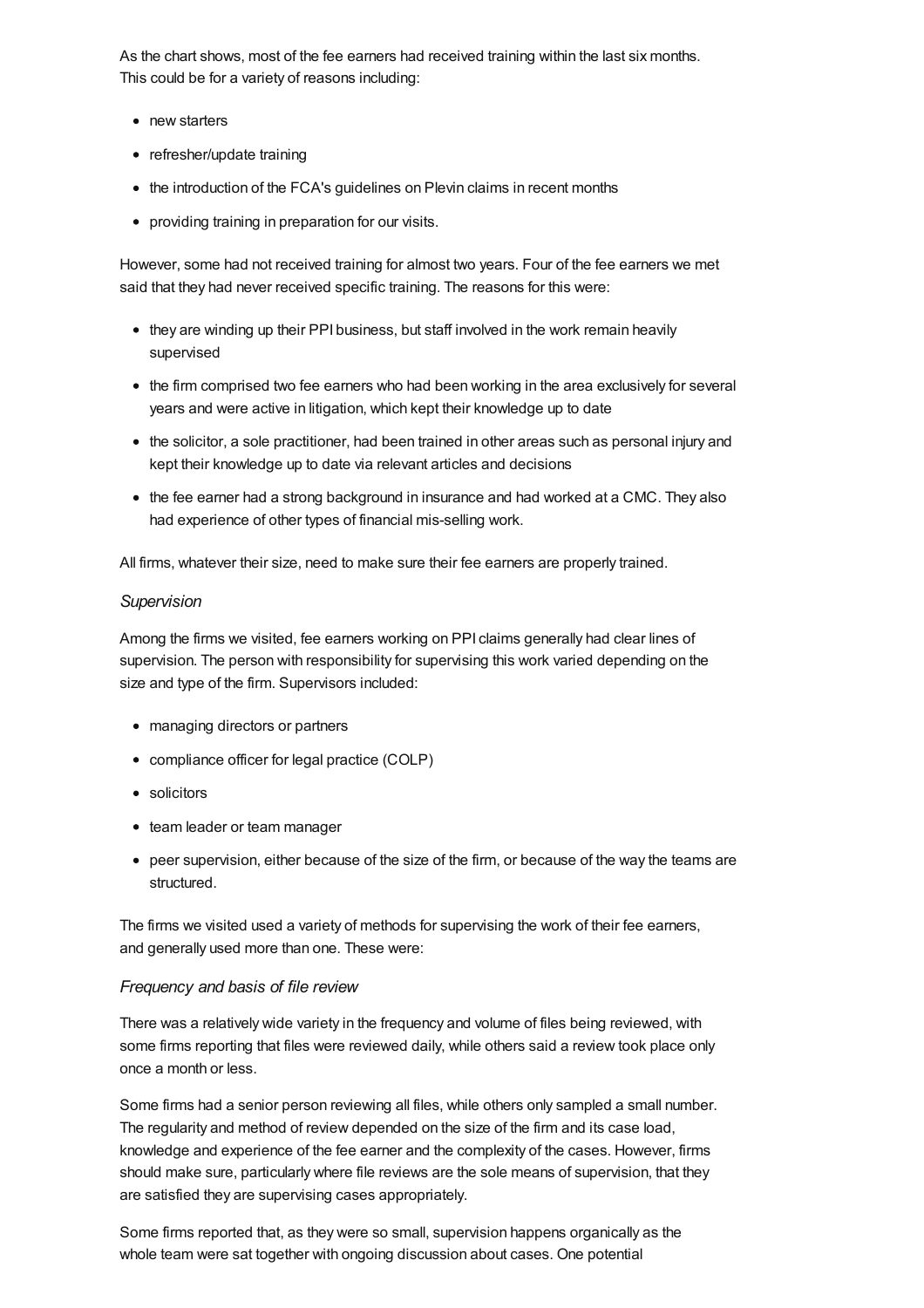disadvantage of this approach is that staff may not feel comfortable raising issues in front of others, so it should not be relied on alone. Other firms had more formal, individual meetings on a regular basis. Several firms reported that they use the reporting function of their case management system as a form of supervision. This will be helpful in identifying exceptions in terms of following correct process and adhering to timescales. However, it is not clear that this form of supervision will be able to assess the content and quality of correspondence with clients and lenders, and this should not be overlooked.

If queries ever arose, fee earners appeared confident that they would know who they should ask for advice or information. This generally reflected their line of supervision. The type of queries varied:

Some of these will arise due to cases becoming more complex than anticipated, and reflect issues that are beyond the fee earner's level of competence. However, firms may wish to reflect whether these topics are areas in which fee earners would benefit from more training. Firms may also wish to reflect on whether work involving so few staff queries is sufficiently complex to merit a charge over 15 percent.

#### *Good practices*

- Clear lines of supervision.
- Regular file reviews and meetings to discuss any queries.
- Not relying on fee earners to raise queries themselves.

#### *Poor practices*

• Relying on team meetings to raise issues, as staff may not be comfortable doing so in front of others.

### *[Conclusion](#page-26-0)*

### <span id="page-26-0"></span>*Conclusions and recommendations*

Our main concern, as a result of this project, lies with billing. We are concerned that some firms are charging comparatively high fees (as a percentage of recoveries) for doing little more than packaging an FOS claim form. Firms need to make sure that the bills they raise are proportionate to the work carried out. The government's proposed interim fee cap of 20 percent is likely to resolve this. We consider that this is likely to lead to further specialisation and to more firms exiting the market, reducing the sector even further. We expect all firms to immediately consider their fee arrangements in light of our warning notice and the impending fee cap. If firms are unable to demonstrate that they are acting in the best interest of their clients, then we will consider regulatory action.

If the client does not have evidence of PPI to hand, firms can also make use of lenders' presubmission PPI checks. We also consider that increased engagement between firms and lenders would lead to a greater understanding of what the other party is looking for. Both should be acting in the interests of the policy holder.

The process-driven and non-reserved nature of the work does not mean that solicitors can avoid their obligations to their clients. Solicitors should act in the best interests of each individual client and provide an appropriate level of service.

Eight firms have been referred to our disciplinary process. This demonstrates, as lenders have highlighted, that there are legitimate concerns about the behaviour of some firms in this sector.

We were, however, encouraged by the response of some of the firms in the sample. Firms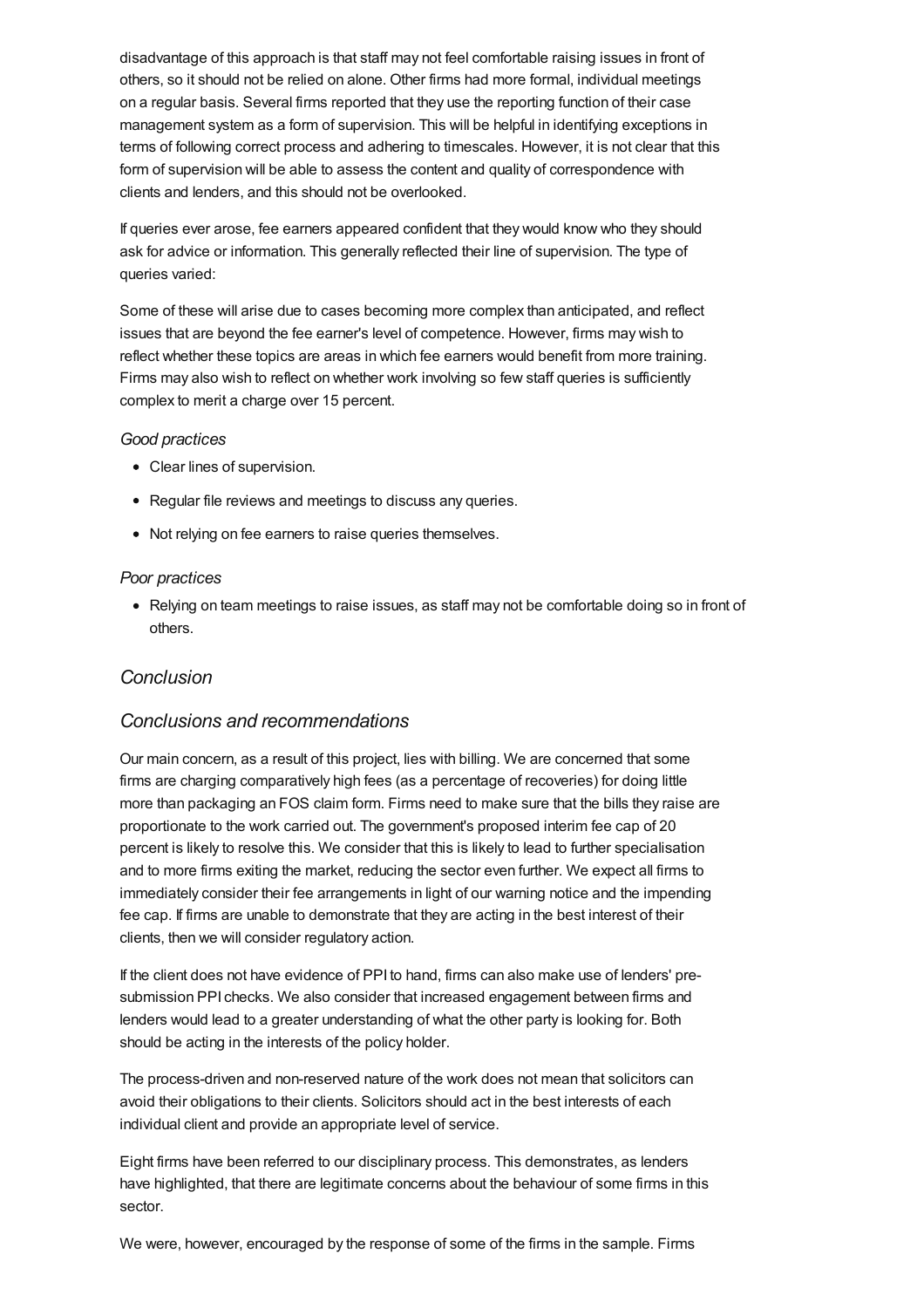generally had a high level of client contact and most informed clients at the outset that they could make a claim themselves. This transparency does not seem to have lost them any clients and appears to build trust. The majority of firms tailored their letter of claim to the client's circumstances. There appears to have been little evidence of CMCs converting to ABSs to avoid regulation by the FCA.

We were also encouraged by the fact that all firms that took referrals from CMCs made sure that initial information was checked with clients, and that they did not rely solely on the information the CMCs supplied.

### *Our next steps*

Given the limited number of firms in this sector, and the fact that the deadline and interim fee cap are likely to diminish it further, we do not consider that extensive proactive regulatory activity in this area would be appropriate. We are already looking into the firms we are most concerned about through our disciplinary processes.

We will continue to engage with lenders, so we can be made aware of any further practices that may be a cause for concern and merit regulatory action.

### *[Annexes](#page-30-0)*

### *Annex A: Sector overview*

We do not track PPI work as a separate activity, so it is difficult to judge the size of the sector, though we understand it to be very small.

Despite this, the firms we visited still deal with a significant volume of clients. We asked firms how many PPImatters they had handled in the previous three years.

As the chart below shows, there was a wide variation in how much PPIwork firms undertook. Two firms solely specialised in PPIwork.

We spoke to two firms who had entered the sector in the last few months, as well as five who were in the process of leaving. It is significant that those firms leaving the sector comprised four full-service firms and one financial claims specialist (which was expanding into other claims activities). The two entrants were both specialist firms. Our sample represented a large percentage of the solicitors' PPImarket, which may indicate that it is consolidating into a few specialist firms. We anticipate that the impending fee cap is likely to cause further firms to leave the market.

### *Annex B: Sample*

### *Firms*

*Type of firms*

| Type of firms                 | Percent | Count |
|-------------------------------|---------|-------|
| Partnership                   | 5%      |       |
| Limited Liability Partnership | 20%     | 4     |
| <b>Limited Company</b>        | 70%     | 14    |
| Sole Practitioner             | 5%      |       |

#### *Firms by number of managers*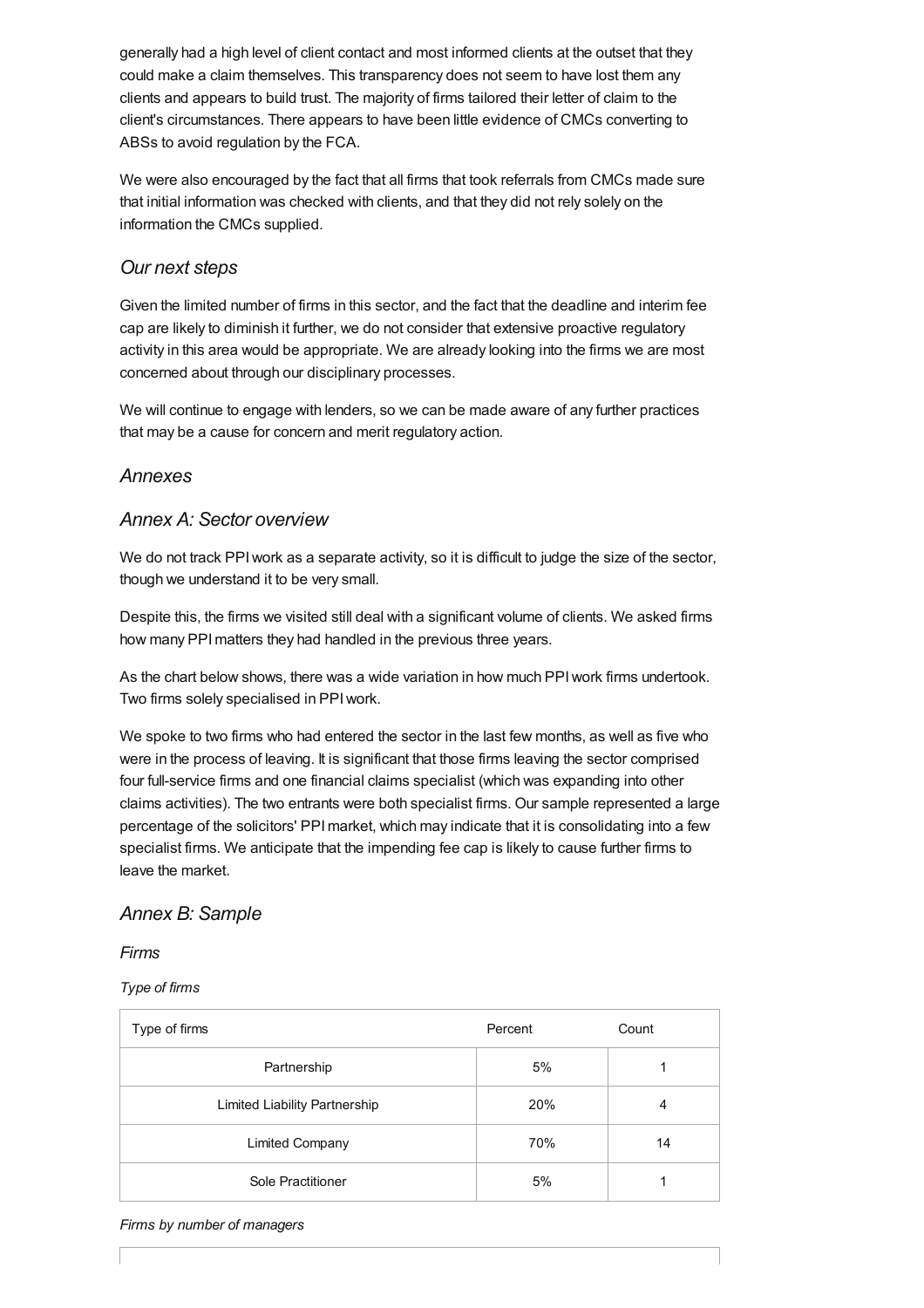| Regulatory status        | Percent | Count |
|--------------------------|---------|-------|
| Regulated firms          | 60%     | 12    |
| Licensed firms (ie ABSs) | 40%     |       |

### *Fee earners*

We interviewed 20 fee earners and viewed 60 client files. Fee earners ranged in experience and work type:

### *Fee earner by qualification type*

| Qualification                            | Percent | Count |
|------------------------------------------|---------|-------|
| Part legal qualification, eg LPC or BTPC | 15%     | 3     |
| Other professional qualification         | 10%     | 2     |
| No legal or professional qualifications  | 45%     | 9     |
| Legally qualified                        | 30%     | 6     |

### *Legally qualified fee earners by PQE*

| Number of years PQE          | Count |
|------------------------------|-------|
| 0 to less than 1 year's PQE  | 0     |
| 1 to less than 3 years' PQE  | 0     |
| 3 to less than 6 years PQE   |       |
| 6 to less than 9 years' PQE  | 4     |
| 9 to less than 12 years' PQE | 0     |
| 12 or more years' PQE        |       |

# *Annex C: Lenders' guide to good practice*

We attach this lenders' note,as referenced on page 7 of the report, with the consent of the lenders involved, so that firms can consider its contents in light of their own practices.

### **Your request for information regarding PPI claims fromlaw firms**

"Thank you for the opportunity to provide, from the lenders' point of view, our comments on best practice when making a PPI claim on behalf of a claimant, given our shared goal of securing a timely and fair outcome for the customer.

"At the outset, we wish to reiterate our view that the DISP  $24$   $\mu$ m $24$  and FOS processes should always be exhausted before solicitors are involved and litigation is considered. The DISP and FOS processes are heavily regulated and free, and lenders are committed to ensuring that they are as straightforward as possible so that customers can easily engage with these processes without the use of a claims management company or a law firm.

"As you may be aware, the FCA is also presently leading a communications campaign with the primary objective of empowering customers to pursue DISP and FOS complaints, and claims, themselves and has also required lenders to pro-actively contact certain customers to inform them of their right to make a DISP complaint — over 1 million letters will be sent as a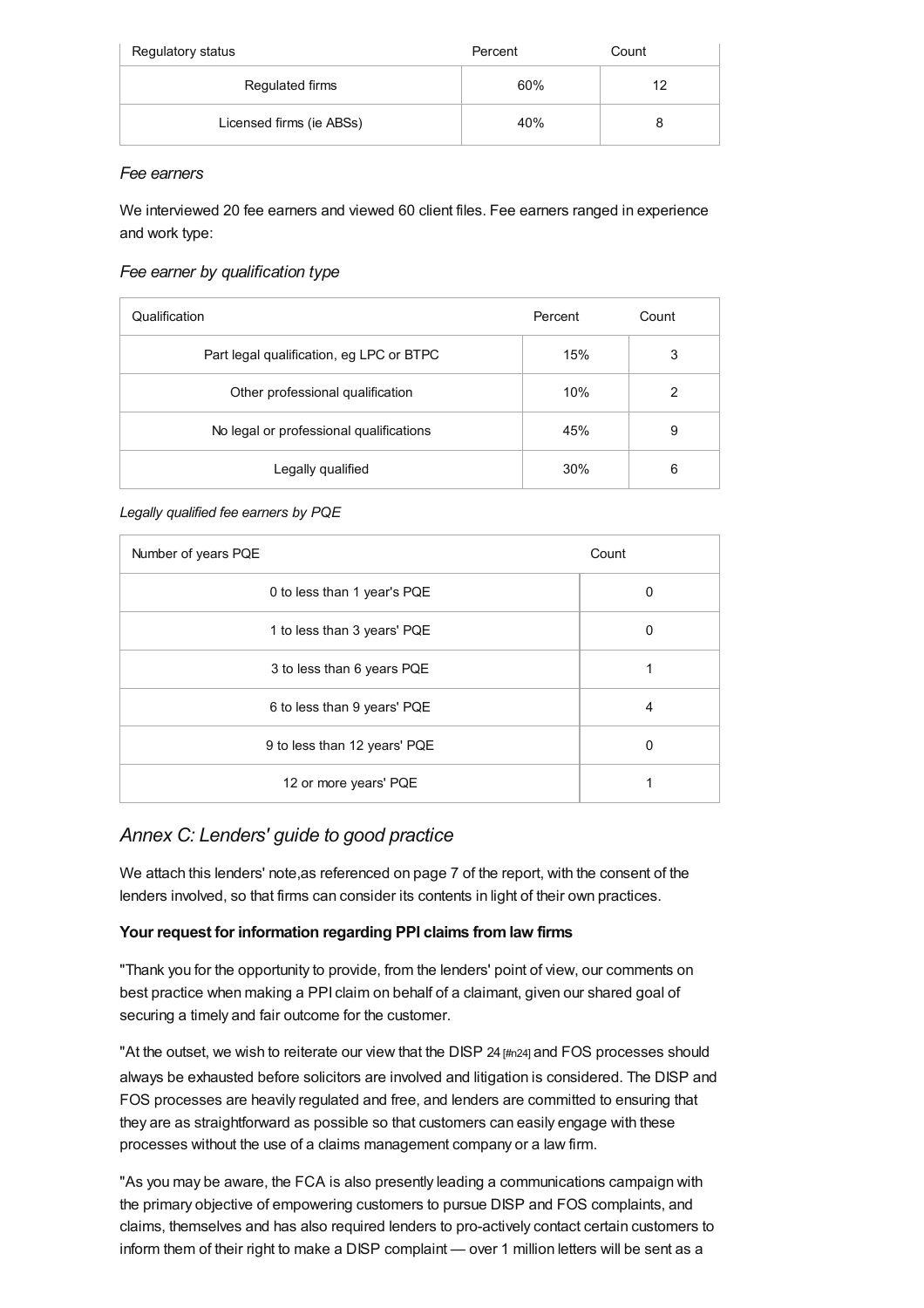result of this initiative. A copy of the industry standard letter is attached for your information.

"Exhausting the DISP and FOS processes prior to considering litigation makes for better customer outcomes. By exhausting these processes, customers may well avoid the risks associated with litigation and will (if successful) recoup the full amount of redress due under those processes. Indeed, courts in England and Wales have previously been explicit about their expectation that claimants engage with the DISP and FOS processes prior to litigation. Even if a customer is unsuccessful through these processes and/or chooses to pursue litigation after exhausting them, he or she will be in a better position to bring a claim or to provide instructions to a solicitor to bring a claim because he/she will have the key information required, including whether there was a PPI policy, and if so, on what product. Of course, at any stage where solicitors are approached to act for claimants in PPImatters, they should always comply with SRA best practice and guidance. We consistently see law firms, rather than making a Plevin-based complaint, writing to lenders purportedly under the Civil Procedure Rules pre-action protocol with the threat to issue litigation unless the PPI premium, compound interest on the PPI premium and 8% statutory interest on both is not paid within 21 days. Litigation ensues shortly thereafter and without waiting the 8 weeks provided for a response to a complaint under the DISP Rules. We do not consider this activity complies with SRA best practice and guidance.

"In relation to the specific requests for information set out in your email, our comments are as set out below.

### **"The sort of information that is most helpful for lenders at the outset of a case, in order to secure a timely outcome with the minimumamount of further investigation needed.**

"In the event that a customer has proceeded through the DISP and FOS processes and considers it appropriate to go on to threaten or initiate court proceedings, it would be most helpful if the Letter Before Action / Claim Form / Particulars of Claim, along with the allegations being bespoke to the customer, provide the legal basis for the claim and clearly set out the particulars of the relevant account and the PPI policy the subject of the claim (including the account and/or policy number, the date upon which the customer entered into the account and/or policy, and the date upon which the account and/or policy ended, if known). This will allow lenders to quickly identify the relevant account and/or policy and to investigate the claim.

"It is common for law firms to assert that the lender has access to any information it might require about the claim notwithstanding that no details of the credit agreement the subject of the claim have been pleaded, however, this obviously means that the investigation process takes longer which leads to delays for customers.

"We regularly receive pro forma claims from law firms who do not appear to have properly investigated whether there is a valid claim prior to issuing proceedings. The generic and repetitious nature of these claims suggests that these law firms do not always properly engage with their clients. By way of example, it is not uncommon for lenders to receive claims making allegations that a PPI policy was mis-sold in relation in circumstances where the claimant did not in fact have a PPI policy. It is also not uncommon for lenders to receive a claim seeking compensation in circumstances where the claimant has already been redressed through the DISP or FOS processes and this has not been identified by the law firm prior to the claim having been issued, or a claim making Plevin-style allegations where, even on a basic analysis, the Unfair Relationship provisions of the Consumer Credit Act do not apply. Frequently in these cases, the corresponding statement of truth has been signed by a representative of the instructed law firm.

"In our view, the best way for claimant law firms to ensure a timely and cost effective outcome for their clients is to simply ensure that appropriate due diligence is undertaken before issuing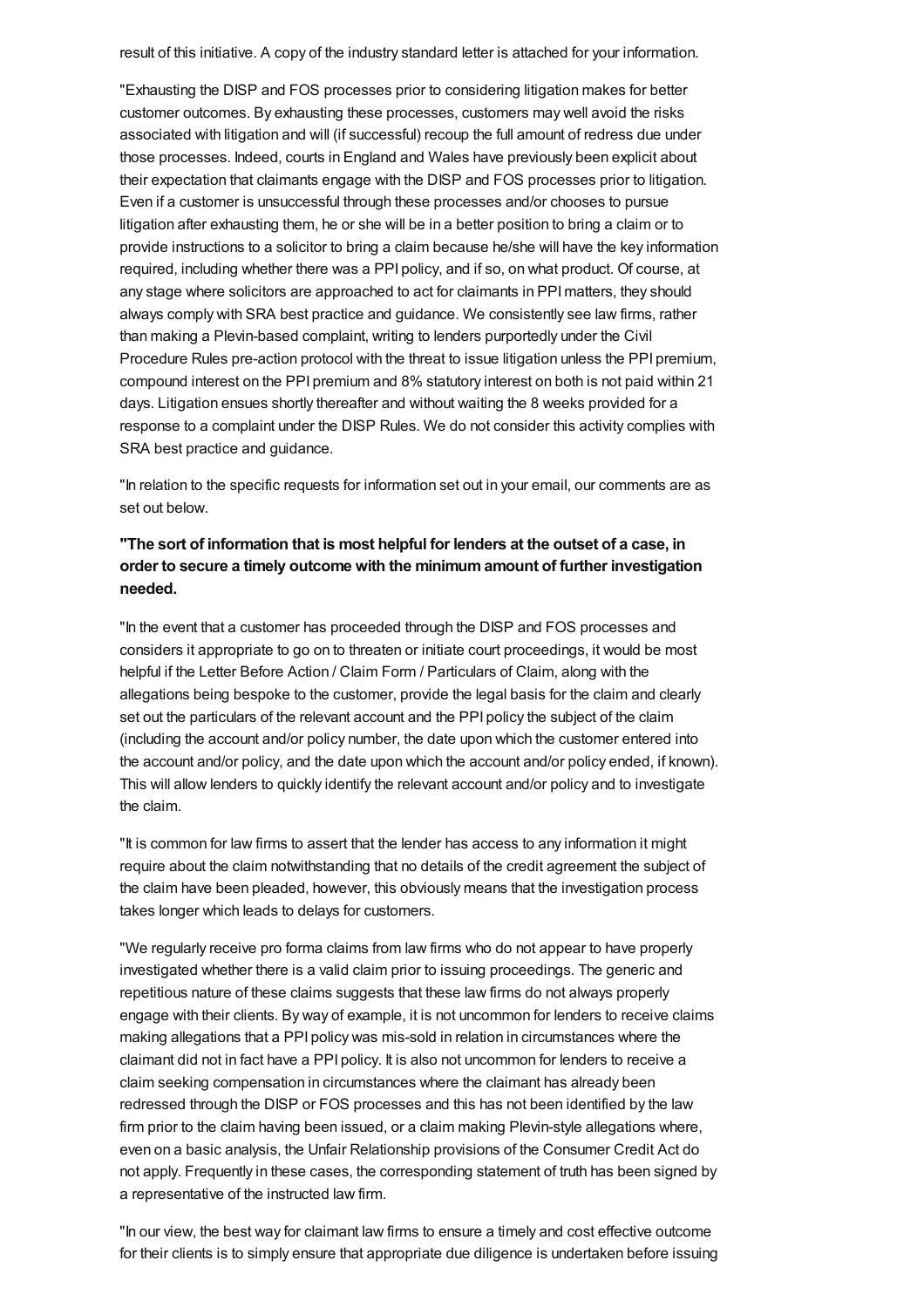<span id="page-30-0"></span>proceedings. This necessarily means that a law firm should properly identify and take instructions directly from their individual clients rather than relying upon information from their clients' former representatives.

"Law firms should also specifically ensure that all previous complaints correspondence sent to both their client and their client's former representatives is reviewed. If, after undertaking this due diligence it appears that the client has not already exhausted the DISP and FOS routes, best practice would be to advise the customer to do so before initiating a court claim.

### **"Some solicitors have told us that their clients usually have few relevant documents to hand, making a DSAR necessary, so any thoughts as to how this process could be improved would be useful.**

"Lenders have already put in place free "checker" tools by which a customer can check whether they held a PPI policy. These tools, which are discussed in further detail below, were designed to allow customers to obtain the information required to make a DISP or FOS complaint and are generally much quicker than the DSAR process. Generally, if customers have used these tools and proceeded through the DISP and FOS routes, they will be equipped with all of the information/ documents required in order for them to be in a position to consider whether to bring a claim. In any event, we often see law firms purporting to request documents using the DSAR process but failing to wait for a response or for the response time to expire before issuing proceedings.

"We anticipate that law firms might represent to you (and might advise their clients) that a DSAR is necessary because their clients do not have any information about the commission rates that were paid in relation to the PPI policies. However, information about commission rates paid in relation to individual policies will not fall within the scope of a response to a DSAR request and so, generally, a response to a DSAR will not provide the information that is invariably sought. In any event, a customer does not require this information in order to proceed through the DISP and FOS routes. We often see law firms operating in this space purporting to make a DSAR within pro forma letters of authority or pre- litigation letters of claim and without making the necessary payment required under the Data Protection Act. The form of these authorities/ letters means that they are unlikely to be directed to the DSAR team or to elicit a response under the Data Protection Act. To the extent that a customer wishes to access their personal data, we suggest that the best practice is simply for this request to be made following the dedicated processes that each lender will have in place for responding to DSARs. These processes, and the details of the department responsible for responding to these requests, will be available on lenders' websites.

"Some firms also told us that there had been a recent influx of clients who did not know whether they had PPI, so it might be useful to know how these kinds of enquiries could be made most efficiently.

"As referenced above, lenders have already put in place "checker" tools by which a customer can check whether they have held a PPI policy. Generally, a customer can access these tools online, by telephone or by completing a form and either sending it to the lender by post or in person at a local branch.

"These tools were specifically designed to be free and easy to use, meaning that customers do not need to instruct legal representatives in order to find out whether they did in fact have PPI or to subsequently make a complaint.

"As referred to above, the FCA is also presently leading a communications campaign with a dedicated telephone helpline and PPIwebsite providing further information to help customers check whether they had PPI and decide whether to make a complaint.

"The lenders reiterate that these comments on best practice are made with a view to securing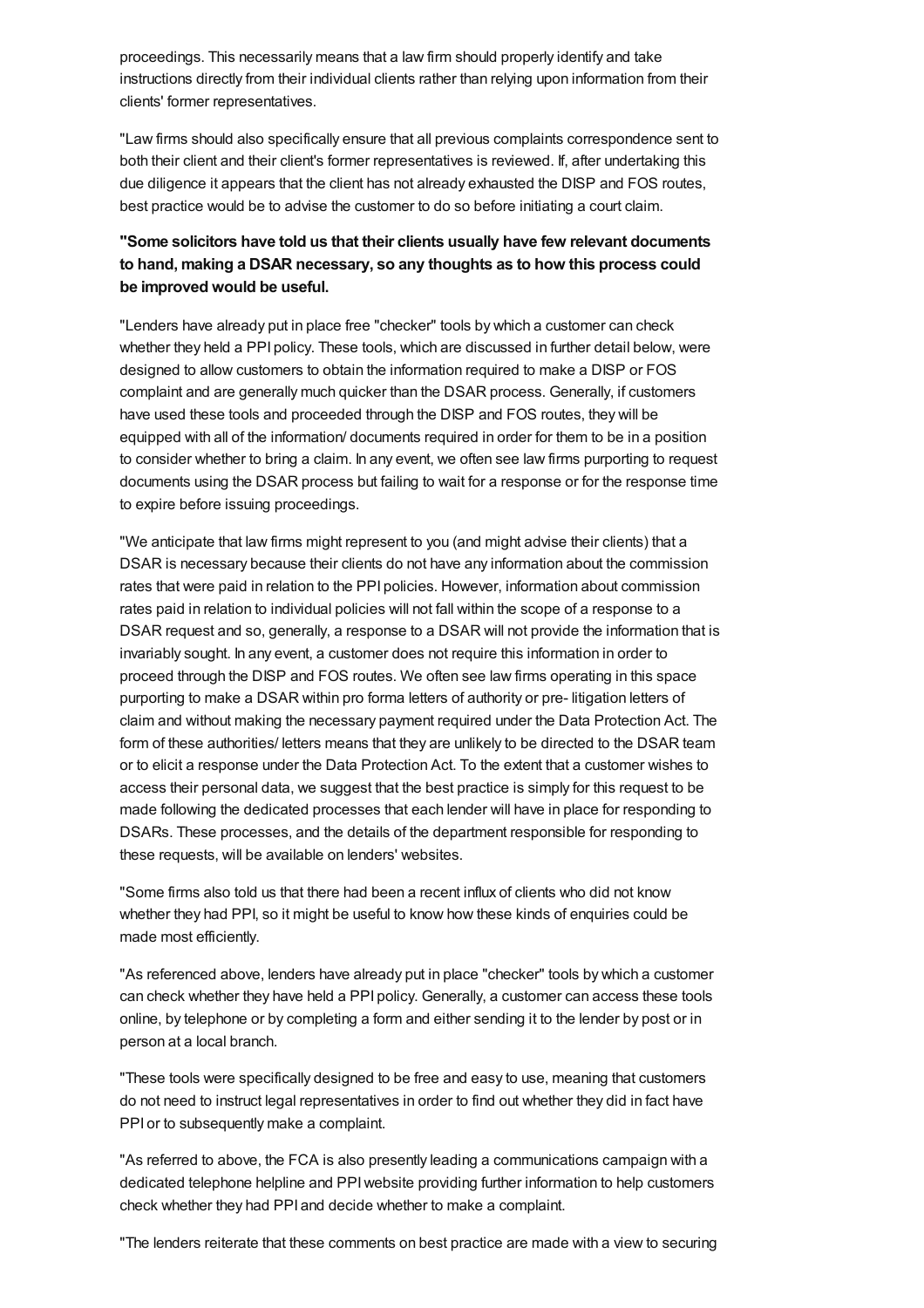timely and fair outcomes for the customer and enhancing the customer journey. Of course, the lenders will deal with any complaint or claim from a customer as fairly and as quickly as possible, irrespective of whether a customer chooses to instruct a law firm to act on its behalf".

### *Specimen letter provided by lenders to PPI customers*

[NAME]

[ADDRESS]

[DATE]

[REFERENCE]

### YOU CAN MAKE A NEW TYPE OF COMPLAINT ABOUT YOUR PPI

#### Dear [NAME]

You complained to [us/ NAME] previously about our sale of your Payment Protection Insurance (PPI) policy. We rejected your complaint because your policy was not missold.

Following a Supreme Court decision and new rules and guidance from the Financial Conduct Authority, you can now make a new type of complaint to [us/ NAME] about the sale of your PPI policy.

You could now receive some money back if we took a high level of commission on your PPI policy but did not tell you this when you bought it.

A high level of commission typically means it was over half of what you paid for your policy. Generally we did not tell PPI customers about our commission at the point of sale, as we were not required to.

It is free and simple to complain yourself, and takes only a few minutes.

Visit our website [ADDRESS], call us [DETAILS] or write [ADDRESS].

If you do not complain before the deadline on 29 August 2019, your complaint will not be considered.

You do not need to use a claims management company (CMC) to make your complaint. If you do want to use a CMC, be aware they will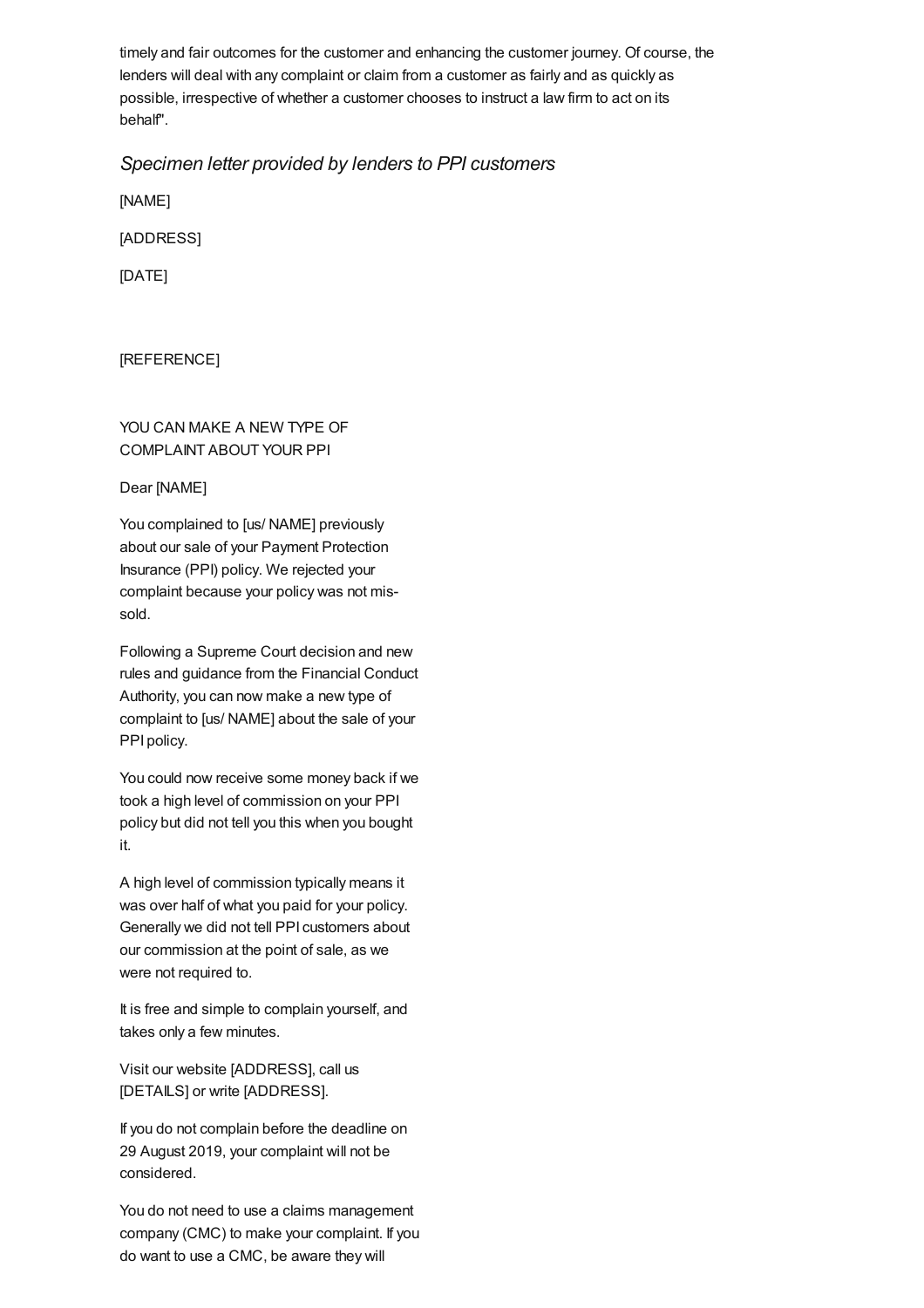charge a fee for their services, and you should check they are properly authorised by the Claims Management Regulator at www.claimsregulation.gov.uk/search.aspx.

Yours sincerely,

[NAME]

### *Further information*

#### *What happens when I complain?*

When you contact us, we will write to you to confirm receipt and will consider your complaint. We will assess whether the new rules and guidance apply to your complaint, how much commission was paid on your policy, whether you were told about it, and if you should receive any money back.

We will aim to review your complaint within 8 weeks and then write to you explaining our decision, including offering some money back if that is due.

#### *What is commission?*

Commission is the amount of the premium you pay for your PPI that does not go towards your insurance cover, but is kept by the other firm(s) involved, usually to cover expenses and as a reward for selling it to you.

#### *What was the Supreme Court decision?*

In November 2014, the Supreme Court ruled in the case of Plevin v Paragon Personal Finance Limited that the failure by the lender to tell the consumer about high commissions made the relationship between the lender and customer unfair under the Consumer Credit Act 1974. The commissions were 72% in that case.

As a result of the Supreme Court's decision, the FCA has now made rules that where undisclosed commission is greater than 50% of the premium paid for PPI, it should be presumed there is an unfair relationship under the Consumer Credit Act. The FCA's rules and guidance also set out how much money firms should pay back to put this right in such cases.

#### *How much am I likely to receive?*

Commission rates vary widely, including between different types of PPI, and any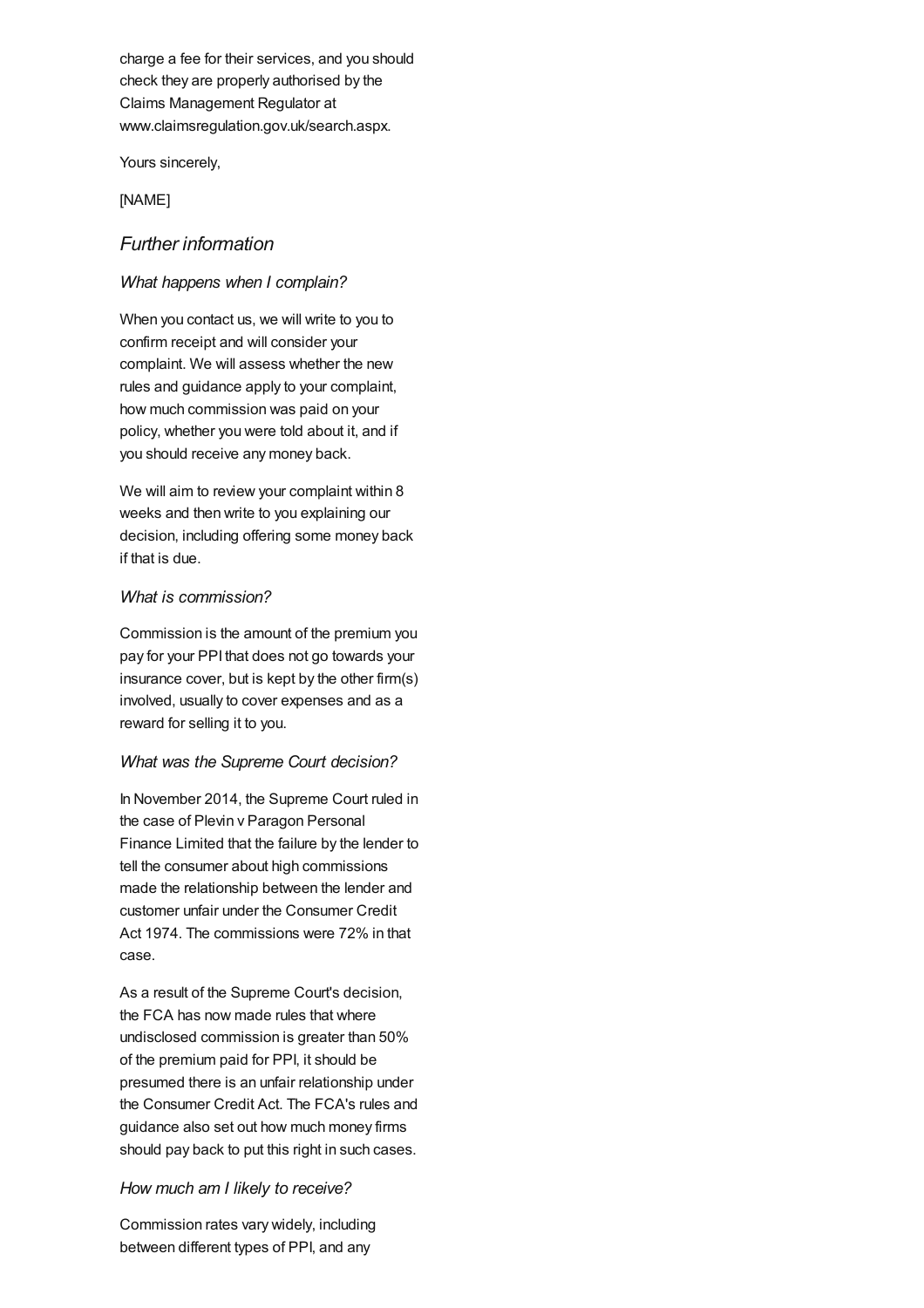potential money back would generally depend on whether commission exceeded 50% and by how much.

#### *Will I pay any tax if I receive some money back?*

You may have to pay tax on some of the additional interest paid to you, but this will be only a small part of any payment made to you. You do not have to pay tax on most of the payment.

### *How do I check if a CMC or a solicitor is authorised?*

You can check if they are authorised by visiting the Claims Management Regulator's website at www.claimsregulation.gov.uk/search.aspx, the Solicitors' Regulatory Authority website at www.sra.org.uk/consumers/using-solicitor/lawfirm-search.page or, for Scottish Solicitors, The Law Society of Scotland's website at www.lawscot.org.uk/find-a-solicitor/.

#### *What if I was declared bankrupt?*

If you are or have been subject to a Bankruptcy Order or Sequestration (in Scotland), you may be under an obligation to pay any refund you receive to your Official Receiver, Insolvency Practitioner or Trustee (in Scotland).

### *If you have any other questions…*

If you are unsure about what this letter means or have any questions, please go to xxxxxxxxx for further information on PPI, or call us on xxxx xxx xxx\* or xxxx xxx xxx\* from mobiles (from outside the UK  $+44$  xxxx xxx xxx<sup>\*</sup>). To help us assist your call please have available our contact reference, which can be found at the top of this letter, and your credit card, loan, mortgage or policy information.

You can also visit the FCA website at www.fca.org.uk/ppi or call them on 0800 101 8800 for further information.

#### [Notes](#page-34-18)

- 1. R (British Bankers Association) v FSA & Ors [2011] EWHC 999 (Admin) [\[http://www.bailii.org/ew/cases/EWHC/Admin/2011/999.html\]](http://www.bailii.org/ew/cases/EWHC/Admin/2011/999.html)
- <span id="page-33-0"></span>2. Principle 4
- <span id="page-33-1"></span>3. Principle 5
- <span id="page-33-2"></span>4. Principle 2
- <span id="page-33-3"></span>5. Principle 6
- <span id="page-33-4"></span>6. Outcome 8.3